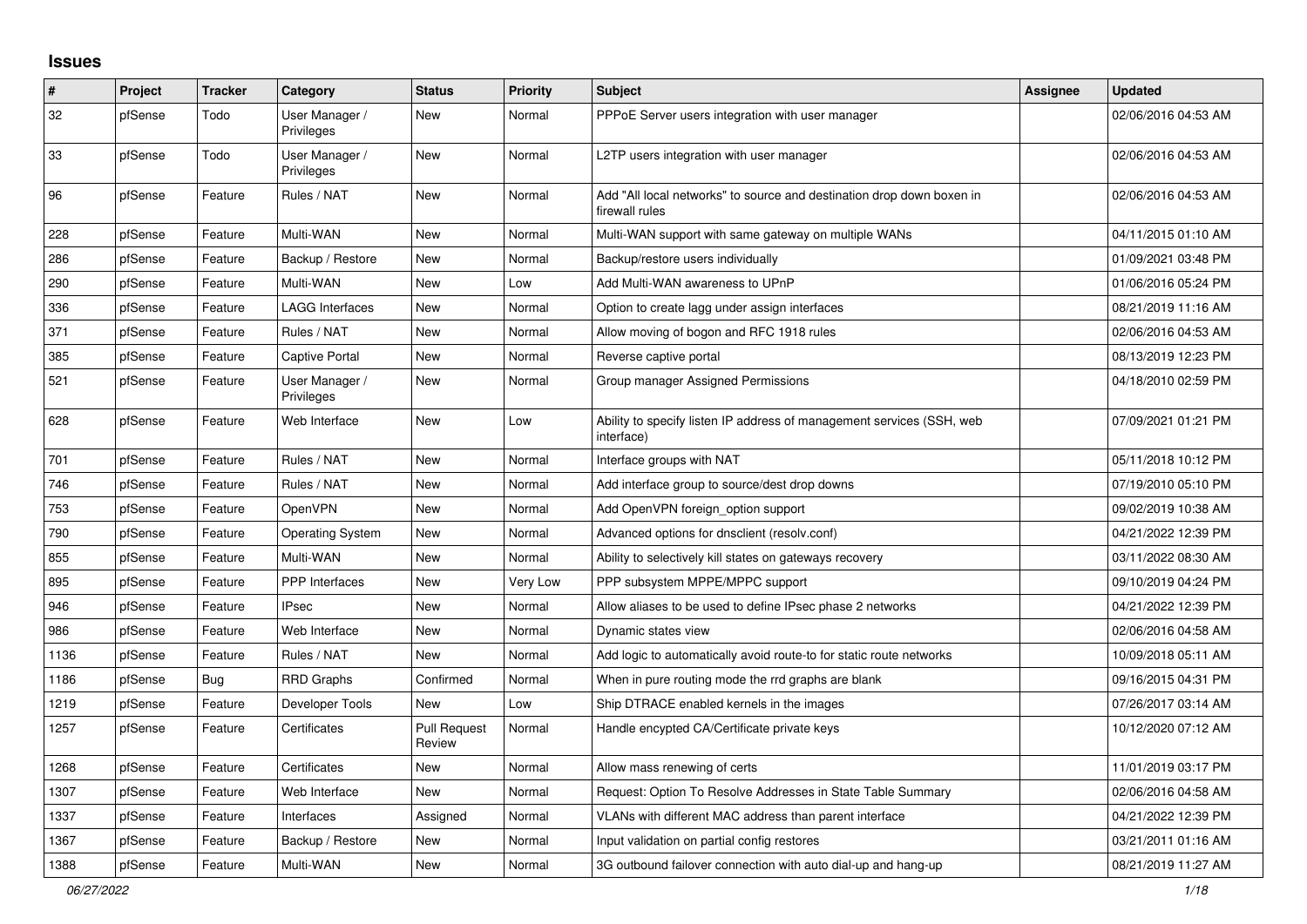| ∦    | Project | <b>Tracker</b> | Category                            | <b>Status</b> | <b>Priority</b> | Subject                                                                                                 | <b>Assignee</b> | <b>Updated</b>      |
|------|---------|----------------|-------------------------------------|---------------|-----------------|---------------------------------------------------------------------------------------------------------|-----------------|---------------------|
| 1434 | pfSense | Feature        | OpenVPN                             | New           | Normal          | Radius Accounting in OpenVPN                                                                            |                 | 05/04/2013 03:06 PM |
| 1506 | pfSense | Feature        | <b>Notifications</b>                | New           | Normal          | Notifications should spool                                                                              |                 | 05/05/2011 12:58 PM |
| 1521 | pfSense | Todo           | Routing                             | New           | Normal          | Investigate FreeBSD route metric support for future versions                                            |                 | 05/12/2011 11:28 AM |
| 1574 | pfSense | Feature        | User Manager /<br>Privileges        | New           | Normal          | Password quality enforcment.                                                                            |                 | 02/06/2016 04:15 AM |
| 1656 | pfSense | Feature        | <b>Diagnostics</b>                  | New           | Normal          | Teach pfctl to kill states by port number                                                               |                 | 08/21/2019 09:55 AM |
| 1667 | pfSense | <b>Bug</b>     | L <sub>2</sub> TP                   | New           | Normal          | L2TP server does not respond properly from a CARP VIP                                                   |                 | 12/11/2021 07:43 PM |
| 1683 | pfSense | Feature        | Rules / NAT                         | New           | Normal          | PF scrub min-ttl option                                                                                 |                 | 09/23/2020 01:52 AM |
| 1738 | pfSense | <b>Bug</b>     | Backup / Restore                    | New           | Very Low        | Restore fails when username in backup is not matching                                                   |                 | 12/11/2021 07:51 PM |
| 1813 | pfSense | <b>Bug</b>     | Rules / NAT                         | Confirmed     | Normal          | Static routes on WAN interfaces overridden by route-to for firewall-initiated<br>traffic                |                 | 11/09/2016 02:06 PM |
| 1826 | pfSense | Feature        | <b>PPPoE Server</b>                 | New           | Normal          | PPPoE server IPv6 support                                                                               |                 | 03/25/2022 04:25 PM |
| 1833 | pfSense | Feature        | PPTP                                | <b>New</b>    | Normal          | PPTP type WAN IPv6 support                                                                              |                 | 08/20/2019 10:12 AM |
| 1848 | pfSense | <b>Bug</b>     | <b>Traffic Shaper</b><br>(Limiters) | Confirmed     | Normal          | Limiters after policy routing has taken place do not behave correctly                                   |                 | 10/25/2014 09:18 PM |
| 1849 | pfSense | <b>Bug</b>     | Traffic Shaper (ALTQ)               | New           | Normal          | Traffic shaper - By Queue view needs to show/use friendly inerface names                                |                 | 01/10/2022 08:10 AM |
| 1883 | pfSense | Feature        | <b>Traffic Shaper</b><br>(Limiters) | New           | Normal          | Diag > Limiter Info presentation enhancement                                                            |                 | 08/20/2019 03:46 PM |
| 1890 | pfSense | <b>Bug</b>     | Translations                        | New           | Normal          | No gettext support in console scripts                                                                   |                 | 08/13/2019 12:24 PM |
| 1924 | pfSense | Feature        | <b>Captive Portal</b>               | New           | Normal          | Ability of CP's allowed IP addresses to use aliases                                                     |                 | 07/26/2018 04:28 AM |
| 1935 | pfSense | Feature        | Rules / NAT                         | New           | Normal          | Allow rule with max-src-conn-* options to make conditional use of "overload<br><virusprot>"</virusprot> |                 | 10/07/2011 09:31 AM |
| 1937 | pfSense | Feature        | Rules / NAT                         | New           | Normal          | Support for rule groupings                                                                              |                 | 08/20/2019 12:42 PM |
| 1940 | pfSense | Todo           | Logging                             | New           | Normal          | Integrate rSyslogd                                                                                      |                 | 07/06/2018 02:11 PM |
| 1947 | pfSense | Feature        | Rules / NAT                         | New           | Normal          | Option to kill all states when creating a block rule                                                    |                 | 08/20/2019 01:09 PM |
| 2024 | pfSense | Feature        | Package System                      | New           | Normal          | RRD Graphs for packages                                                                                 |                 | 08/13/2019 12:24 PM |
| 2025 | pfSense | Feature        | Captive Portal                      | New           | Normal          | Captive Portal: Easy accessible Logout page instead of Logout pop-up<br>window                          |                 | 02/06/2016 04:59 AM |
| 2042 | pfSense | <b>Bug</b>     | <b>NAT Reflection</b>               | Confirmed     | Low             | NAT reflection doesn't apply to self-initiated traffic                                                  |                 | 01/21/2021 10:38 PM |
| 2049 | pfSense | Feature        | Rules / NAT                         | New           | Normal          | Show Auto Generated Rules and Use them to turn features on/off when<br>applicable                       |                 | 08/20/2019 03:37 PM |
| 2099 | pfSense | Todo           | CARP                                | New           | Normal          | Remove "queue" from CARP traffic                                                                        |                 | 01/19/2012 10:59 AM |
| 2117 | pfSense | Feature        | <b>Operating System</b>             | New           | Normal          | 6RD support for ISPs like Swisscom                                                                      |                 | 08/22/2014 10:40 AM |
| 2138 | pfSense | Bug            | <b>RRD Graphs</b>                   | New           | Normal          | RRD Wireless graph broken in BSS mode                                                                   |                 | 02/06/2016 04:59 AM |
| 2218 | pfSense | Feature        | CARP                                | New           | Normal          | Ability to delay CARP master status at boot time                                                        |                 | 03/03/2021 11:57 AM |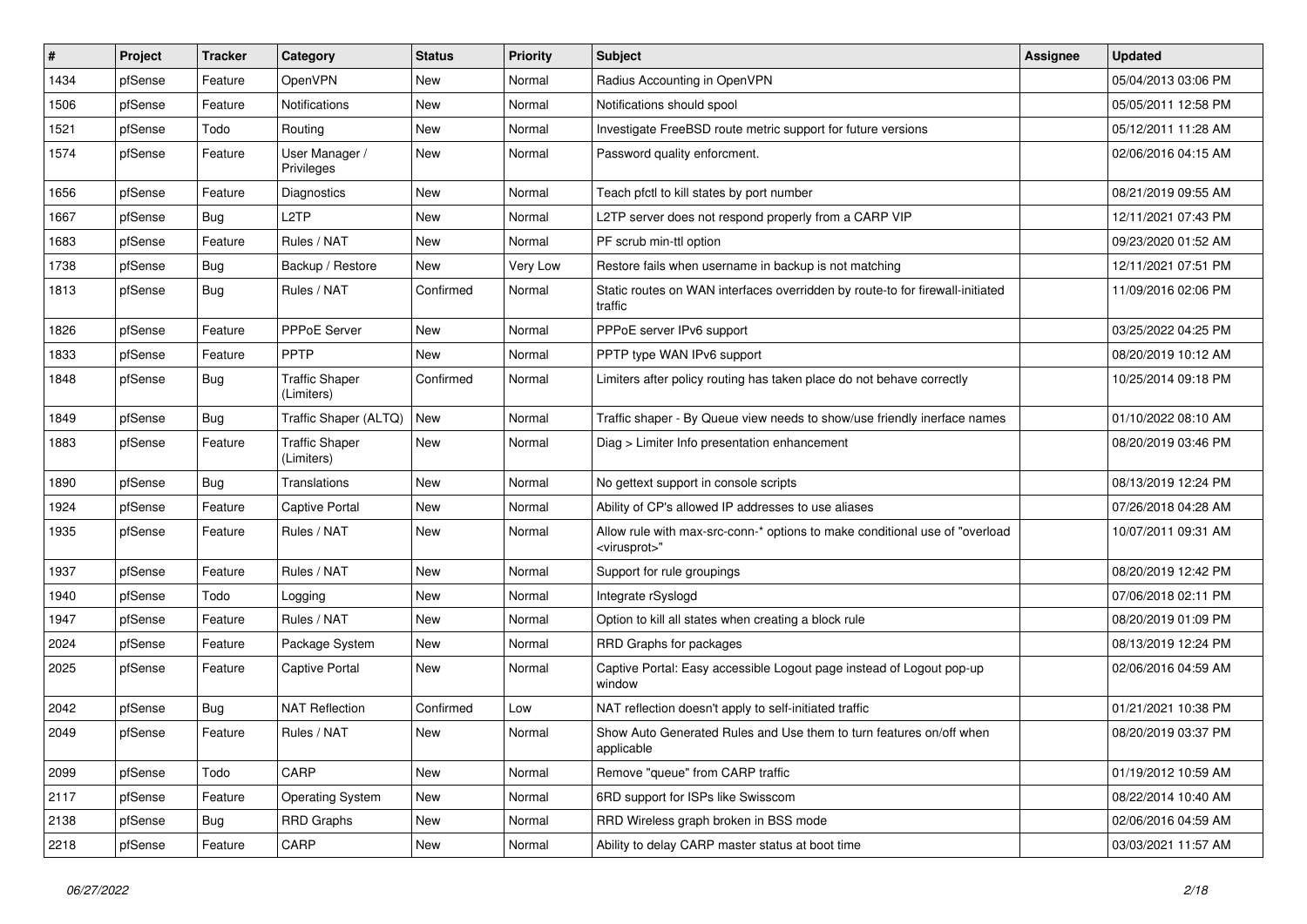| $\vert$ # | Project | <b>Tracker</b> | Category                | <b>Status</b> | <b>Priority</b> | Subject                                                                                                                            | <b>Assignee</b> | <b>Updated</b>      |
|-----------|---------|----------------|-------------------------|---------------|-----------------|------------------------------------------------------------------------------------------------------------------------------------|-----------------|---------------------|
| 2234      | pfSense | Bug            | Web Interface           | Confirmed     | Low             | Status: Traffic Graph - only shows interface's subnet                                                                              |                 | 01/15/2022 08:33 PM |
| 2276      | pfSense | Feature        | Certificates            | New           | Normal          | Remote CRL fetch support                                                                                                           |                 | 02/06/2016 04:14 AM |
| 2308      | pfSense | <b>Bug</b>     | Traffic Shaper (ALTQ)   | New           | Normal          | HFSC WebUI doesn't check for "Bandwidth" setting                                                                                   |                 | 12/04/2012 07:12 PM |
| 2315      | pfSense | Feature        | Traffic Shaper (ALTQ)   | New           | Normal          | Traffic Shaper - Adaptive Bandwidth Management                                                                                     |                 | 02/06/2016 05:07 AM |
| 2323      | pfSense | Feature        | DHCP (IPv4)             | New           | Low             | GUI doesn't allow to configure DHCP server to serve IP addresses<br>belonging to subnets wich are not associated with an interface |                 | 08/19/2019 10:27 AM |
| 2335      | pfSense | <b>Bug</b>     | <b>Operating System</b> | New           | Normal          | IGMPProxy and CARP Results in System Instability Upon Reboot                                                                       |                 | 07/19/2014 10:25 PM |
| 2357      | pfSense | Feature        | Interfaces              | New           | Low             | Support Dual Stack Lite                                                                                                            |                 | 05/13/2014 09:39 PM |
| 2358      | pfSense | Feature        | Rules / NAT             | New           | Normal          | NAT64 Support                                                                                                                      |                 | 04/16/2022 06:52 PM |
| 2367      | pfSense | <b>Bug</b>     | Rules / NAT             | New           | Normal          | display negate rules in firewall_rules.php and evaluate when added                                                                 |                 | 05/07/2012 06:11 PM |
| 2410      | pfSense | Feature        | <b>DNS Forwarder</b>    | New           | Normal          | Support name based aliasing via CNAMEs or some other mechanism.                                                                    |                 | 12/11/2012 09:56 PM |
| 2443      | pfSense | Feature        | PPP Interfaces          | New           | Normal          | Automatically start 3G usb interfaces upon plugin                                                                                  |                 | 05/20/2012 05:37 PM |
| 2479      | pfSense | Feature        | Dashboard               | New           | Normal          | Allow reordering of the traffic graphs on the dashboard                                                                            |                 | 06/08/2012 04:13 PM |
| 2504      | pfSense | Feature        | LAGG Interfaces         | New           | Normal          | lagg enhancements                                                                                                                  |                 | 01/08/2021 12:17 PM |
| 2545      | pfSense | Feature        | <b>Captive Portal</b>   | New           | Low             | CaptivePortal: Custom "Re-authenticate every x minutes"                                                                            |                 | 07/08/2012 05:21 PM |
| 2573      | pfSense | Feature        | <b>Captive Portal</b>   | New           | Normal          | Captive Portal support of RADIUS POD (Packet of Disconnect)                                                                        |                 | 10/17/2016 03:14 AM |
| 2593      | pfSense | Feature        | <b>XMLRPC</b>           | New           | Normal          | sync NTPD, SNMP config between HA members                                                                                          |                 | 01/14/2015 09:04 AM |
| 2676      | pfSense | Feature        | Rules / NAT             | New           | Normal          | Reply-to option in firewall rule                                                                                                   |                 | 05/05/2017 03:15 PM |
| 2771      | pfSense | Feature        | Rules / NAT             | New           | Normal          | Add packet tracing simulator                                                                                                       |                 | 08/13/2019 12:24 PM |
| 2774      | pfSense | Feature        | DHCP (IPv4)             | New           | Normal          | Extend DHCP Pools code to allow using different subnets                                                                            |                 | 08/19/2019 10:27 AM |
| 2963      | pfSense | Feature        | Captive Portal          | New           | Normal          | Captive Portal MAC authentication request                                                                                          |                 | 08/22/2017 09:09 PM |
| 2965      | pfSense | Feature        | Rules / NAT             | New           | Normal          | Mac Firewalling                                                                                                                    |                 | 04/24/2013 12:02 PM |
| 2983      | pfSense | Feature        | DHCP (IPv4)             | New           | Normal          | DHCPD: Add vendor-class-identifier and MAC-OIDs                                                                                    |                 | 05/29/2020 09:24 PM |
| 3053      | pfSense | Feature        | Captive Portal          | New           | Normal          | Automatically add DHCP static addresses to CP passthru-mac                                                                         |                 | 06/21/2013 11:54 AM |
| 3087      | pfSense | Feature        | Web Interface           | New           | Normal          | Setup Wizard does not include IPv6 options for interfaces                                                                          |                 | 07/10/2013 06:19 PM |
| 3115      | pfSense | Feature        | Multi-WAN               | New           | Normal          | Traffic shaping for multi WAN                                                                                                      |                 | 12/07/2015 02:20 PM |
| 3162      | pfSense | Feature        | PPP Interfaces          | New           | Low             | <b>MLPPP Status of connections</b>                                                                                                 |                 | 08/20/2019 10:20 AM |
| 3185      | pfSense | Feature        | DHCP (IPv6)             | New           | Normal          | Accommodate a DHCPv6 failover-like mechanism                                                                                       |                 | 11/24/2017 10:44 AM |
| 3288      | pfSense | Feature        | Rules / NAT             | New           | Normal          | Macros for Interface Networks on Outbound NAT rule Source drop-down                                                                |                 | 08/21/2019 11:02 AM |
| 3312      | pfSense | Bug            | <b>IPsec</b>            | New           | Normal          | Gateway on IPsec rules is not functional in pf                                                                                     |                 | 01/28/2020 10:09 PM |
| 3326      | pfSense | <b>Bug</b>     | PPP Interfaces          | New           | Normal          | IPv6 only PPPoE connection                                                                                                         |                 | 11/18/2013 09:37 AM |
| 3358      | pfSense | <b>Bug</b>     | Package System          | New           | Normal          | new version of <include_file> is not required during reinstall_all</include_file>                                                  |                 | 12/26/2014 12:13 PM |
| 3382      | pfSense | <b>Bug</b>     | <b>IGMP Proxy</b>       | New           | Normal          | IGMPPROXY fails with more than 32 interfaces                                                                                       |                 | 07/12/2016 11:01 PM |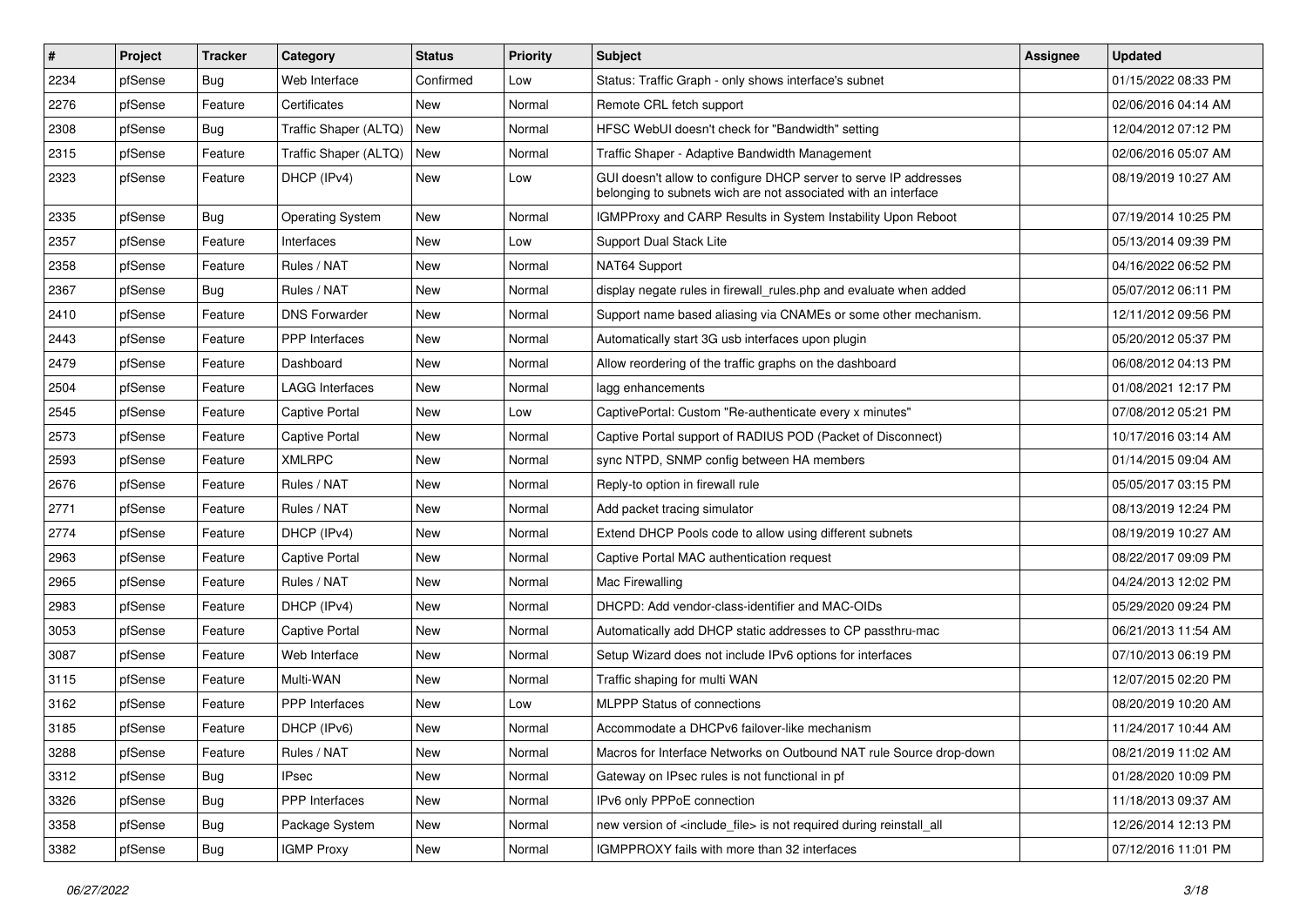| $\vert$ # | Project | <b>Tracker</b> | Category                                 | <b>Status</b> | <b>Priority</b> | Subject                                                                                        | <b>Assignee</b> | <b>Updated</b>      |
|-----------|---------|----------------|------------------------------------------|---------------|-----------------|------------------------------------------------------------------------------------------------|-----------------|---------------------|
| 3387      | pfSense | Feature        | Aliases / Tables                         | New           | Normal          | process_alias_urltable Frequency                                                               |                 | 08/21/2019 11:01 AM |
| 3404      | pfSense | <b>Bug</b>     | DHCP (IPv4)                              | New           | Normal          | DHCP Server Fails to Start on Interfaces that are Slow to Come Online<br>During Boot           |                 | 02/11/2014 05:09 PM |
| 3411      | pfSense | <b>Bug</b>     | Dashboard                                | New           | Low             | Interfaces and statistics dashboard widgets very slow with large numbers of<br>interfaces      |                 | 01/24/2014 02:09 AM |
| 3465      | pfSense | <b>Bug</b>     | Traffic Shaper (ALTQ)                    | New           | Normal          | Editing Traffic Shaper queues causes status queues.php error                                   |                 | 02/19/2014 01:53 AM |
| 3534      | pfSense | Feature        | DHCP (IPv4)                              | New           | Normal          | DDNS using arbitrary zone primary                                                              |                 | 07/08/2014 11:40 AM |
| 3552      | pfSense | Feature        | PPP Interfaces                           | <b>New</b>    | Normal          | Allow configuring link keep-alive value in PPP                                                 |                 | 05/14/2014 10:26 AM |
| 3623      | pfSense | Feature        | Package System                           | New           | Normal          | Allow each package to choose if it is restarted on interface events                            |                 | 04/26/2014 01:00 PM |
| 3652      | pfSense | Feature        | OpenVPN                                  | <b>New</b>    | Normal          | OpenVPN - Dynamic IPv6 Tunnel Network                                                          |                 | 03/20/2019 09:50 AM |
| 3696      | pfSense | Feature        | Backup / Restore                         | New           | Normal          | Multiple items backup/restore                                                                  |                 | 06/06/2014 02:33 PM |
| 3697      | pfSense | Feature        | Backup / Restore                         | New           | Normal          | New backup/restore area: Certificates                                                          |                 | 03/11/2017 11:30 AM |
| 3706      | pfSense | Bug            | User Manager /<br>Privileges             | <b>New</b>    | Normal          | Permission order affects default page on limited accounts, but can't reorder                   |                 | 02/06/2016 04:10 AM |
| 3718      | pfSense | Feature        | IPv6 Router<br>Advertisements<br>(RADVD) | New           | Normal          | radvd - enhancement proposal: ability to advertise routes and some fixes -<br>patches attached |                 | 03/22/2020 02:59 PM |
| 3771      | pfSense | <b>Bug</b>     | DHCP (IPv4)                              | New           | Normal          | Webinterface and dhcpdcrashes with 500+ static leases                                          |                 | 08/21/2019 09:26 AM |
| 3793      | pfSense | Feature        | Rules / NAT                              | New           | Normal          | Enable external authentication support for rules                                               |                 | 08/05/2014 01:09 PM |
| 3796      | pfSense | <b>Bug</b>     | <b>Diagnostics</b>                       | Confirmed     | Normal          | States summary fails and is very slow with large state tables                                  |                 | 12/11/2021 08:03 PM |
| 3859      | pfSense | Feature        | Gateway Monitoring                       | <b>New</b>    | Low             | Make it possible to set the source IP address for gateway monitoring                           |                 | 11/06/2016 10:12 PM |
| 3862      | pfSense | Feature        | <b>IGMP Proxy</b>                        | New           | Normal          | Allow configuration of IGMP proxy's 'quickleave' parameter from the web<br>interface           |                 | 04/05/2016 03:24 AM |
| 3882      | pfSense | Feature        | Web Interface                            | <b>New</b>    | Normal          | Add OUI database to the base system, remove dependency on nmap                                 |                 | 03/08/2018 06:44 PM |
| 3889      | pfSense | <b>Bug</b>     | <b>XML Parser</b>                        | Confirmed     | Low             | Non relevant changes in config.xml                                                             |                 | 08/13/2019 12:23 PM |
| 3895      | pfSense | Feature        | Configuration<br><b>Backend</b>          | New           | Normal          | Timeout for "Apply change"                                                                     |                 | 01/25/2021 08:07 AM |
| 3899      | pfSense | Feature        | Web Interface                            | <b>New</b>    | Normal          | Add feature to allow reordering of <package> items in config.xml</package>                     |                 | 09/27/2014 04:40 PM |
| 3943      | pfSense | Feature        | <b>Operating System</b>                  | New           | Low             | pf - divert-reply not implemented (usefull for haproxy)                                        |                 | 10/16/2014 06:42 PM |
| 4010      | pfSense | Feature        | OpenVPN                                  | New           | Normal          | OpenVPN always loads engines available on openssl                                              |                 | 07/08/2016 10:29 PM |
| 4061      | pfSense | <b>Bug</b>     | DHCP (IPv4)                              | Confirmed     | Normal          | dhcpd doesn't send client-hostname to peer, breaking DHCP lease<br>registrations w/HA          |                 | 02/24/2017 08:58 PM |
| 4098      | pfSense | Feature        | Authentication                           | New           | Normal          | Add option to force a password change on login                                                 |                 | 08/21/2019 10:31 AM |
| 4128      | pfSense | Feature        | Notifications                            | New           | Normal          | Email notification webgui configuration                                                        |                 | 11/18/2021 12:48 PM |
| 4154      | pfSense | <b>Bug</b>     | User Manager /<br>Privileges             | Confirmed     | Normal          | RADIUS authentication not working over IPv6                                                    |                 | 04/21/2022 12:39 PM |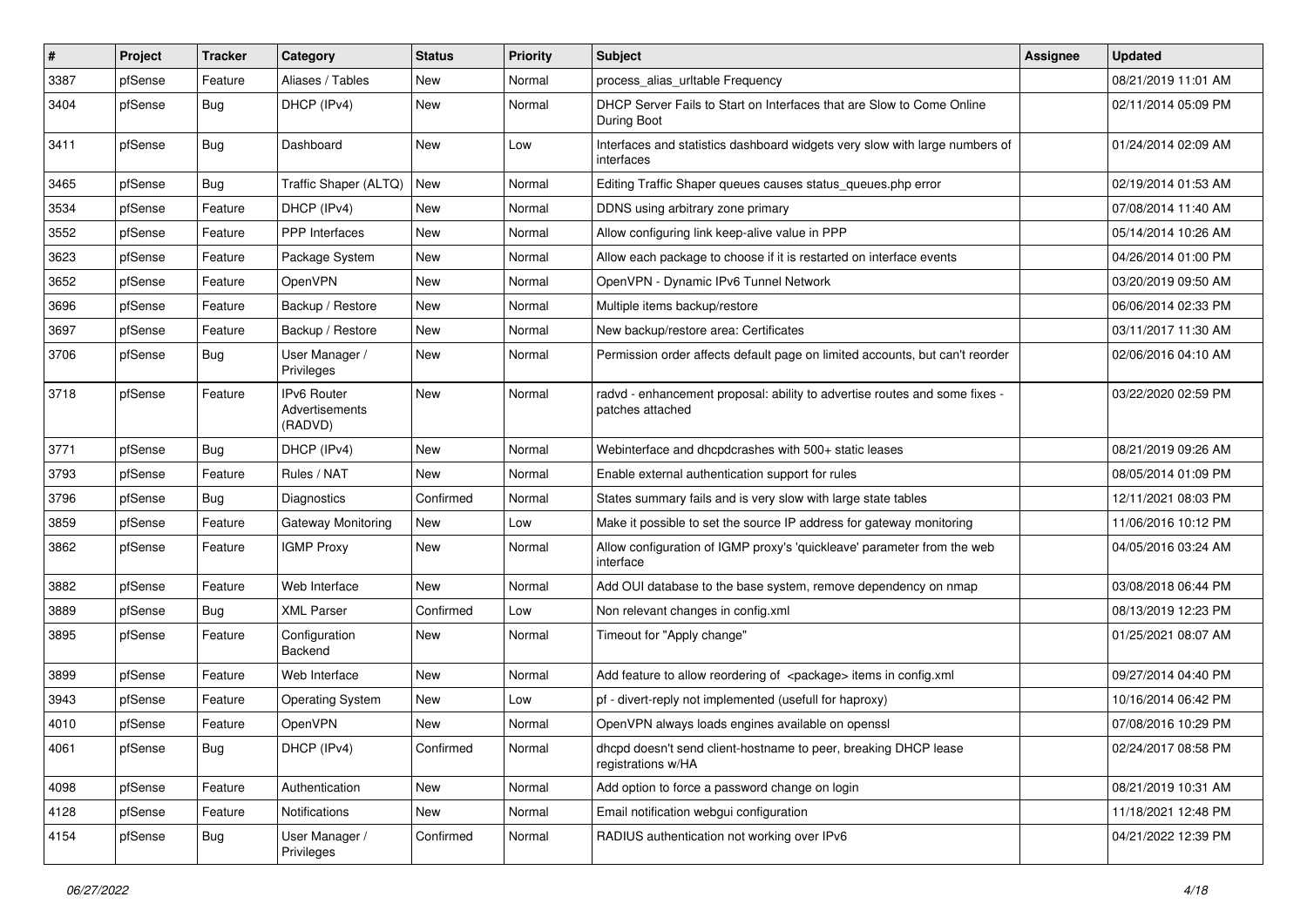| #    | Project | <b>Tracker</b> | Category                                        | <b>Status</b> | <b>Priority</b> | Subject                                                                                                         | <b>Assignee</b> | <b>Updated</b>      |
|------|---------|----------------|-------------------------------------------------|---------------|-----------------|-----------------------------------------------------------------------------------------------------------------|-----------------|---------------------|
| 4165 | pfSense | Feature        | Rules / NAT                                     | New           | Low             | Allow for security zones when defining interfaces and firewall rules.                                           |                 | 02/06/2016 04:35 AM |
| 4195 | pfSense | Feature        | Aliases / Tables                                | New           | Low             | Aliases: sections                                                                                               |                 | 08/21/2019 11:01 AM |
| 4234 | pfSense | Feature        | <b>IPsec</b>                                    | Assigned      | Low             | allow for strict user <> cn validation of mobile ipsec users when using<br>rsa+xauth                            |                 | 01/24/2017 06:11 AM |
| 4242 | pfSense | Feature        | Authentication                                  | New           | Normal          | Two Factor or OTP Authentication for Admin Interface                                                            |                 | 01/04/2022 12:07 PM |
| 4265 | pfSense | Feature        | UPnP/NAT-PMP                                    | New           | Normal          | UPNP allow use of alias and schedule                                                                            |                 | 08/20/2019 02:57 PM |
| 4292 | pfSense | Feature        | <b>RRD Graphs</b>                               | New           | Normal          | Show 95th Percentile for IPv6 Traffic in RRD Graphs                                                             |                 | 01/25/2015 02:24 PM |
| 4345 | pfSense | <b>Bug</b>     | <b>Operating System</b>                         | Confirmed     | Normal          | Traffic Shaping doesn't work with Xen netfront driver                                                           |                 | 12/31/2021 05:30 PM |
| 4374 | pfSense | Feature        | <b>Notifications</b>                            | New           | Low             | Add timestamps to notification e-mails                                                                          |                 | 02/05/2015 12:43 AM |
| 4428 | pfSense | <b>Bug</b>     | Interfaces                                      | Confirmed     | Normal          | Setting media option on em(4) leads to infinite link cycling                                                    |                 | 07/06/2016 12:45 AM |
| 4456 | pfSense | Feature        | <b>Diagnostics</b>                              | New           | Normal          | Packet capture additional filtering options                                                                     |                 | 08/20/2019 03:30 PM |
| 4467 | pfSense | <b>Bug</b>     | Traffic Shaper (ALTQ)                           | <b>New</b>    | Normal          | Traffic Graphs shows wrong throughput when traffic shaping enabled                                              |                 | 02/23/2015 05:31 PM |
| 4470 | pfSense | Feature        | <b>IPv6 Router</b><br>Advertisements<br>(RADVD) | <b>New</b>    | Normal          | RA page in GUI                                                                                                  |                 | 08/20/2019 12:20 PM |
| 4472 | pfSense | Feature        | Build / Release                                 | <b>New</b>    | Normal          | Cryptographically sign every (sub-)release                                                                      |                 | 08/13/2019 12:53 PM |
| 4474 | pfSense | Bug            | Package System                                  | Confirmed     | Normal          | IP address change triggers reload of all packages                                                               |                 | 02/13/2017 07:21 AM |
| 4499 | pfSense | Feature        | <b>LAGG Interfaces</b>                          | New           | Normal          | pfSense LAGG interfaces; unable to set speed and duplex for member<br>interfaces.                               |                 | 08/21/2019 11:16 AM |
| 4500 | pfSense | <b>Bug</b>     | UPnP/NAT-PMP                                    | Confirmed     | Normal          | Some miniupnp port mappings are not displayed in the Status page                                                |                 | 04/25/2022 12:49 PM |
| 4501 | pfSense | Feature        | <b>Notifications</b>                            | <b>New</b>    | Normal          | Allow email report to send multiple destination                                                                 |                 | 02/06/2016 04:07 AM |
| 4591 | pfSense | Feature        | <b>IPsec</b>                                    | New           | Normal          | IPSec Failover Support for IP Addresses instead of Dynamic DNS / Failover<br>Group                              |                 | 09/04/2020 12:17 AM |
| 4604 | pfSense | <b>Bug</b>     | <b>NTPD</b>                                     | <b>New</b>    | Normal          | NTP time server entries may or may not work, depending upon interfaces<br>selected when configuring NTP service |                 | 12/11/2021 07:59 PM |
| 4628 | pfSense | Feature        | Web Interface                                   | New           | Normal          | Add GUI to manage loader tunables (e.g. loader.conf.local)                                                      |                 | 09/16/2015 04:28 PM |
| 4646 | pfSense | Feature        | Dashboard                                       | New           | Normal          | Recover valuable vertical screen real estate in dashboard                                                       |                 | 04/20/2015 07:46 PM |
| 4680 | pfSense | <b>Bug</b>     | <b>DHCP Relay</b>                               | New           | Normal          | DHCP relay does not work with DHCP server on other end of OpenVPN<br>tunnel                                     |                 | 05/05/2015 06:55 PM |
| 4681 | pfSense | Feature        | Backup / Restore                                | New           | Normal          | AutoConfigBackup make a way to easily download a saved backup                                                   |                 | 08/16/2019 12:46 PM |
| 4688 | pfSense | Feature        | IPsec                                           | New           | Normal          | Missing TFC Traffic Flow Confidentiality support                                                                |                 | 11/15/2021 12:27 PM |
| 4707 | pfSense | Feature        | Rules / NAT                                     | New           | Normal          | Can't override block port 0 rules in filter.inc                                                                 |                 | 08/13/2019 12:53 PM |
| 4724 | pfSense | Feature        | Captive Portal                                  | New           | Low             | Captive Portal Status Add Client Hostname                                                                       |                 | 05/22/2015 08:38 AM |
| 4740 | pfSense | <b>Bug</b>     | Wireless                                        | New           | Normal          | Intel wireless kernel panic in infrastructure mode with WPA                                                     |                 | 11/13/2020 08:38 AM |
| 4776 | pfSense | Feature        | Wireless                                        | New           | Normal          | Add 802.1x dynamic vlan support                                                                                 |                 | 10/02/2020 07:42 AM |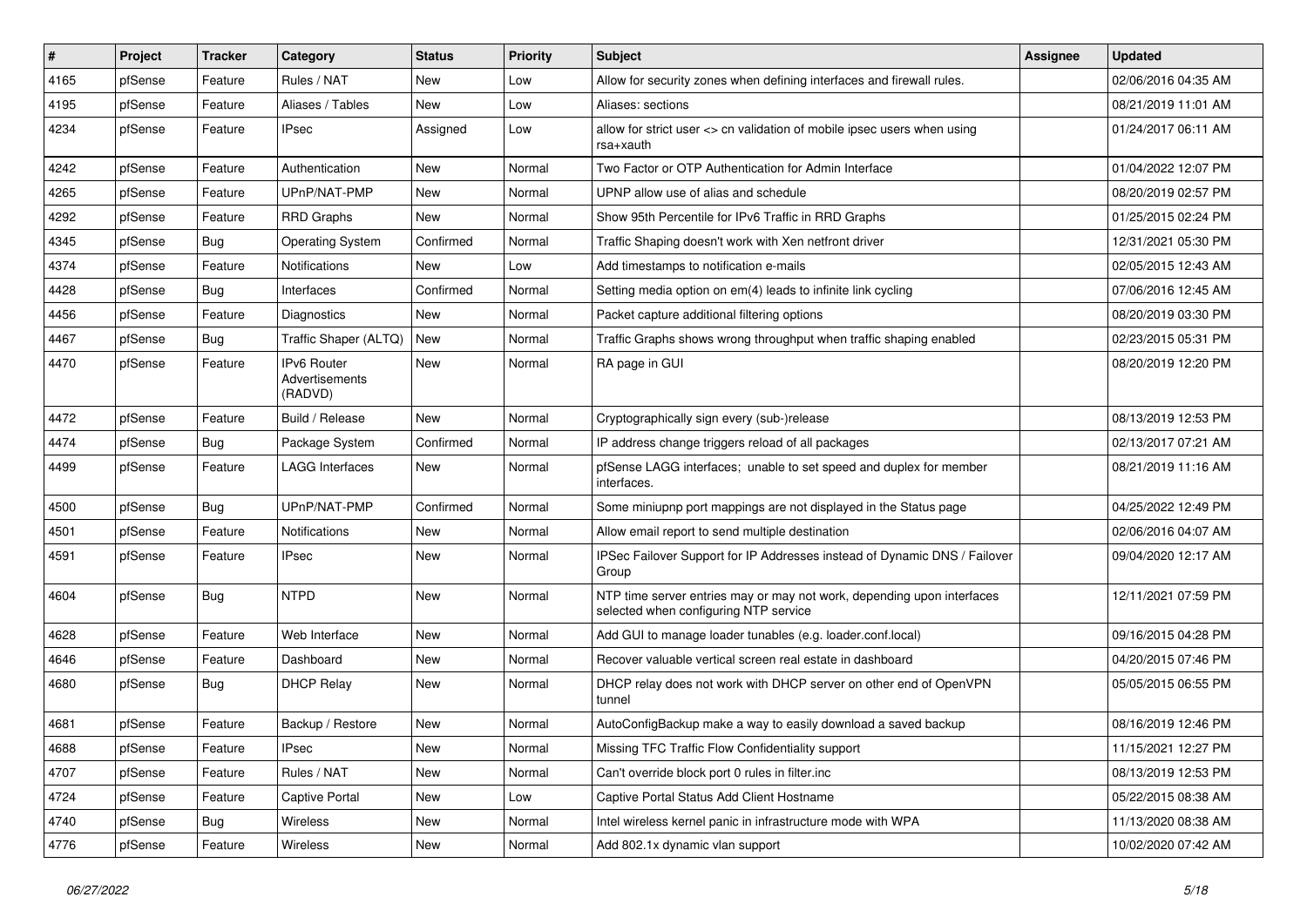| $\sharp$ | Project | <b>Tracker</b> | Category                | <b>Status</b> | <b>Priority</b> | <b>Subject</b>                                                                                          | Assignee | <b>Updated</b>      |
|----------|---------|----------------|-------------------------|---------------|-----------------|---------------------------------------------------------------------------------------------------------|----------|---------------------|
| 4798     | pfSense | Feature        | <b>DNS Resolver</b>     | New           | Normal          | Make host and domain overrides available to both DNS Resolver and DNS<br>Forwarder                      |          | 06/29/2015 02:14 AM |
| 4845     | pfSense | Bug            | CARP                    | Confirmed     | High            | CARP preemption doesn't switch to backup where connectivity between<br>systems is lost but not NIC link |          | 07/28/2015 07:55 AM |
| 4899     | pfSense | Feature        | DHCP (IPv4)             | New           | Normal          | Additional BOOTP/DHCP Options should allow a force option                                               |          | 01/02/2018 02:24 PM |
| 4914     | pfSense | Feature        | <b>Diagnostics</b>      | New           | Low             | <b>Packet Capture Settings</b>                                                                          |          | 08/20/2019 08:51 AM |
| 4989     | pfSense | Feature        | <b>IPsec</b>            | New           | Normal          | Allow all valid strongswan remote gateway options in gui                                                |          | 08/20/2015 02:57 PM |
| 4997     | pfSense | Feature        | Rules / NAT             | New           | Normal          | Add setting option to choose default log action for new firewall rules                                  |          | 08/20/2019 03:29 PM |
| 5074     | pfSense | Feature        | Upgrade                 | New           | Normal          | Standard release notes URLs to facilitate GUI viewing before upgrade                                    |          | 04/21/2022 12:39 PM |
| 5075     | pfSense | <b>Bug</b>     | Rules / NAT             | Confirmed     | Normal          | pf errors that don't return a line number on first line don't file notice                               |          | 09/01/2015 06:42 PM |
| 5080     | pfSense | Feature        | DHCP (IPv4)             | New           | Normal          | Settings tab under Services>DHCP Server                                                                 |          | 08/13/2019 12:53 PM |
| 5091     | pfSense | Bug            | Rules / NAT             | Confirmed     | Very Low        | In rule creation destination ports fields (from and to) are too small to read<br>ports aliases names    |          | 01/07/2020 07:48 AM |
| 5253     | pfSense | <b>Bug</b>     | PPP Interfaces          | New           | Normal          | 3qstats.php 100% CPU                                                                                    |          | 01/08/2022 05:02 PM |
| 5306     | pfSense | <b>Bug</b>     | Package System          | <b>New</b>    | Normal          | textarea fields should have linebreaks sanitized automatically on save                                  |          | 03/03/2017 04:15 AM |
| 5307     | pfSense | Feature        | <b>RRD Graphs</b>       | New           | Low             | Add logarithmic scale option to RRD graphs                                                              |          | 10/14/2015 07:37 AM |
| 5331     | pfSense | Feature        | <b>IPsec</b>            | New           | Normal          | IPSec table for tuning strongswan.conf                                                                  |          | 05/05/2021 12:10 AM |
| 5355     | pfSense | Bug            | <b>IPsec</b>            | New           | High            | on Dynamic WAN IP (DHCP Client) it takes 10 minutes before Phase1<br>reconnects                         |          | 07/08/2016 10:29 PM |
| 5360     | pfSense | Feature        | UPnP/NAT-PMP            | New           | Normal          | Add possibility to configure independent "UPnP & NAT-PMP" instances                                     |          | 10/31/2015 04:25 AM |
| 5413     | pfSense | <b>Bug</b>     | <b>DNS Resolver</b>     | Confirmed     | High            | Incorrect Handling of Unbound Resolver [service restarts, cache loss, DNS<br>service interruption]      |          | 06/19/2022 11:11 PM |
| 5445     | pfSense | Todo           | Web Interface           | <b>New</b>    | Normal          | Improve banner for "background activity"                                                                |          | 02/06/2016 04:43 AM |
| 5469     | pfSense | Bug            | Package System          | Confirmed     | Low             | package.dtd XSD schema is a piece of pathetic, useless, unmaintained junk                               |          | 11/22/2015 06:26 AM |
| 5474     | pfSense | Feature        | Interfaces              | New           | Normal          | Add 802.1x configuration to wired interfaces.                                                           |          | 03/16/2016 04:32 PM |
| 5510     | pfSense | Feature        | Package System          | New           | Normal          | Need a simple way to enable/disable package-installed services                                          |          | 04/21/2022 12:39 PM |
| 5525     | pfSense | Feature        | OpenVPN                 | New           | Normal          | Add static routes for OpenVPN client remote peer addresses when using<br>non-default WANs               |          | 11/25/2015 08:44 AM |
| 5556     | pfSense | Feature        | Diagnostics             | New           | Normal          | No error when downloading non-existing file on Diagnostics/Execute                                      |          | 08/20/2019 03:43 PM |
| 5567     | pfSense | Feature        | Dashboard               | New           | Low             | CARP status widget does not update in real time                                                         |          | 08/20/2019 03:33 PM |
| 5619     | pfSense | Feature        | <b>Operating System</b> | New           | Normal          | Curl with ARES support                                                                                  |          | 08/13/2019 02:56 PM |
| 5629     | pfSense | <b>Bug</b>     | <b>IPsec</b>            | New           | Normal          | Allow for IPsec configuration using certs without a CA                                                  |          | 12/31/2021 05:21 PM |
| 5652     | pfSense | <b>Bug</b>     | Authentication          | New           | Normal          | Radius IETF Class Group Assignment - Incorrect Standard                                                 |          | 08/13/2019 01:39 PM |
| 5658     | pfSense | <b>Bug</b>     | Captive Portal          | Confirmed     | Low             | Files with the same name cannot be uploaded to multiple captive portal<br>zones                         |          | 12/18/2015 07:19 PM |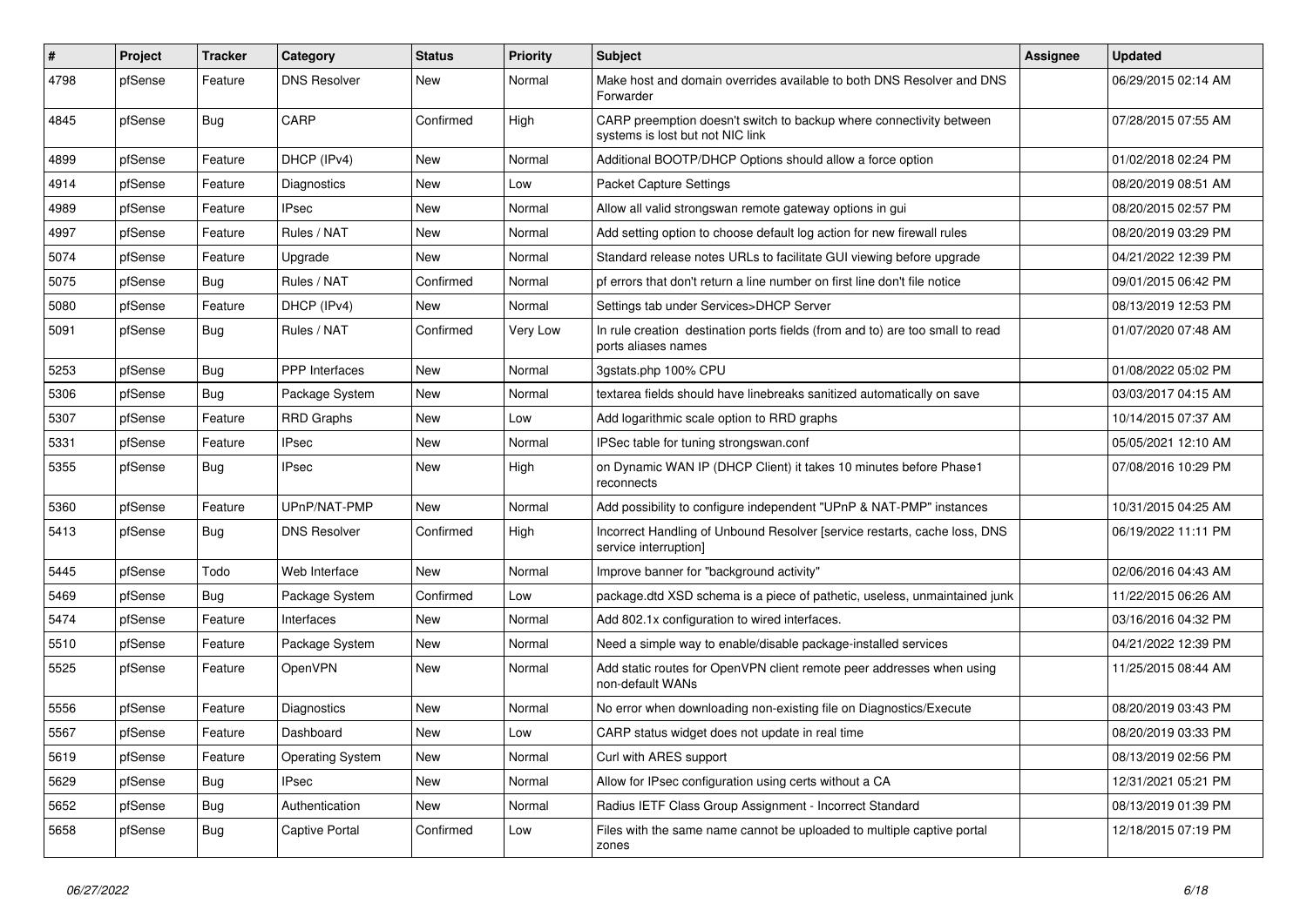| $\sharp$ | Project | <b>Tracker</b> | Category                     | <b>Status</b> | <b>Priority</b> | Subject                                                                                                      | <b>Assignee</b> | <b>Updated</b>      |
|----------|---------|----------------|------------------------------|---------------|-----------------|--------------------------------------------------------------------------------------------------------------|-----------------|---------------------|
| 5735     | pfSense | Feature        | Aliases / Tables             | New           | <b>Very Low</b> | Automaticaly add DHCP leases to alias list or make it readable in selected<br>fields                         |                 | 08/21/2019 11:01 AM |
| 5786     | pfSense | <b>Bug</b>     | Web Interface                | New           | Normal          | Check WebConfigurator port for conflicts                                                                     |                 | 04/21/2022 12:39 PM |
| 5791     | pfSense | <b>Bug</b>     | Rules / NAT                  | Confirmed     | Normal          | tftp-proxy functionality is easilly broken by unrelated rules                                                |                 | 07/10/2016 12:24 AM |
| 5813     | pfSense | Feature        | Traffic Shaper (ALTQ)        | <b>New</b>    | Normal          | Replacement of layer7 filter                                                                                 |                 | 02/18/2017 05:08 PM |
| 5825     | pfSense | Feature        | Authentication               | New           | Normal          | Allow EAP-RADIUS for authentication servers                                                                  |                 | 08/21/2019 10:32 AM |
| 5835     | pfSense | Feature        | <b>OpenVPN</b>               | New           | Very Low        | Improve OpenVPN client gateway detection in edge cases where the<br>remote does not send gateway information |                 | 03/20/2016 12:29 AM |
| 5849     | pfSense | Bug            | CARP                         | <b>New</b>    | Normal          | Routing fail on CARP IPsec                                                                                   |                 | 12/18/2021 04:41 PM |
| 5850     | pfSense | Feature        | User Manager /<br>Privileges | New           | Normal          | Limit "WebCfg - System: User Manager page" privilege to non-admins and<br>non-admin groups                   |                 | 02/19/2017 10:04 AM |
| 5887     | pfSense | <b>Bug</b>     | Interfaces                   | Confirmed     | Normal          | hardware_offloading_applyflags sets/unsets most values when already set<br>correctly                         |                 | 07/06/2016 03:31 PM |
| 5902     | pfSense | Todo           | Configuration<br>Backend     | New           | Normal          | Use a common place for default values                                                                        |                 | 08/13/2019 12:53 PM |
| 5950     | pfSense | Feature        | DHCP (IPv6)                  | <b>New</b>    | Normal          | DHCPv6 Server support for PD of PD-obtained networks                                                         |                 | 03/04/2016 03:04 AM |
| 6011     | pfSense | <b>Bug</b>     | Web Interface                | Confirmed     | Low             | IPv6 link local fails HTTP REFERER check                                                                     |                 | 09/04/2016 09:57 AM |
| 6029     | pfSense | <b>Bug</b>     | <b>XML Parser</b>            | New           | Normal          | Unhelpful error messages in xmlparse*.inc and generally                                                      |                 | 08/13/2019 12:52 PM |
| 6038     | pfSense | Feature        | Interfaces                   | New           | Normal          | Add ability to configure which interface is chosen for defining hostname IP in<br>/etc/hosts                 |                 | 07/07/2017 09:56 AM |
| 6051     | pfSense | <b>Bug</b>     | DHCP (IPv6)                  | New           | Normal          | DHCPv6 Client Failure for additional WAN Address causes<br>2-seconds-service-restart-loop                    |                 | 12/03/2020 01:08 AM |
| 6055     | pfSense | Bug            | Package System               | Confirmed     | Low             | Menu items may remain from packages no longer installed                                                      |                 | 06/18/2021 08:46 PM |
| 6103     | pfSense | Feature        | <b>DNS Resolver</b>          | New           | Normal          | DNS Resolver Outgoing Interfaces should be able to use Gateway Groups                                        |                 | 10/21/2019 08:02 AM |
| 6186     | pfSense | <b>Bug</b>     | <b>Services</b>              | New           | Normal          | race conditions in service startup                                                                           |                 | 04/21/2022 12:39 PM |
| 6207     | pfSense | Feature        | Rules / NAT                  | New           | Normal          | Please, add "THIS IF broadcast" Macro for use in firewall rules                                              |                 | 08/21/2019 11:01 AM |
| 6213     | pfSense | Feature        | <b>IPsec</b>                 | New           | Normal          | IPSEC: IPV4/IPV6 dual-interface-stack support for Mobile IKE                                                 |                 | 04/20/2016 07:48 AM |
| 6215     | pfSense | Feature        | Web Interface                | New           | Normal          | Create consistent UI for admin access security                                                               |                 | 04/20/2016 03:05 PM |
| 6228     | pfSense | Feature        | <b>Operating System</b>      | New           | Normal          | Please provide a means for IGMPv3 and MLDv2 support                                                          |                 | 05/20/2020 03:21 PM |
| 6255     | pfSense | <b>Bug</b>     | <b>PPP</b> Interfaces        | Confirmed     | Low             | PPP Country/Provider/Plan configuration not saved                                                            |                 | 04/25/2016 07:15 PM |
| 6283     | pfSense | Feature        | DHCP (IPv6)                  | New           | Normal          | Register DHCPv6 leases with DNS resolver                                                                     |                 | 08/21/2019 10:48 AM |
| 6289     | pfSense | Bug            | Interfaces                   | New           | Normal          | IPv6 address not given to track6 interfaces on create                                                        |                 | 12/30/2021 04:17 AM |
| 6321     | pfSense | <b>Bug</b>     | L <sub>2</sub> TP            | New           | Normal          | Problem with connecting I2tp over ipsec from android and windows                                             |                 | 11/13/2020 11:01 AM |
| 6332     | pfSense | Todo           | Web Interface                | New           | Normal          | Upgrade encryption options to cover current range of recommendations                                         |                 | 08/13/2019 02:34 PM |
| 6361     | pfSense | <b>Bug</b>     | Web Interface                | New           | Low             | Responsive Mobile Menu issue                                                                                 |                 | 05/16/2016 12:09 PM |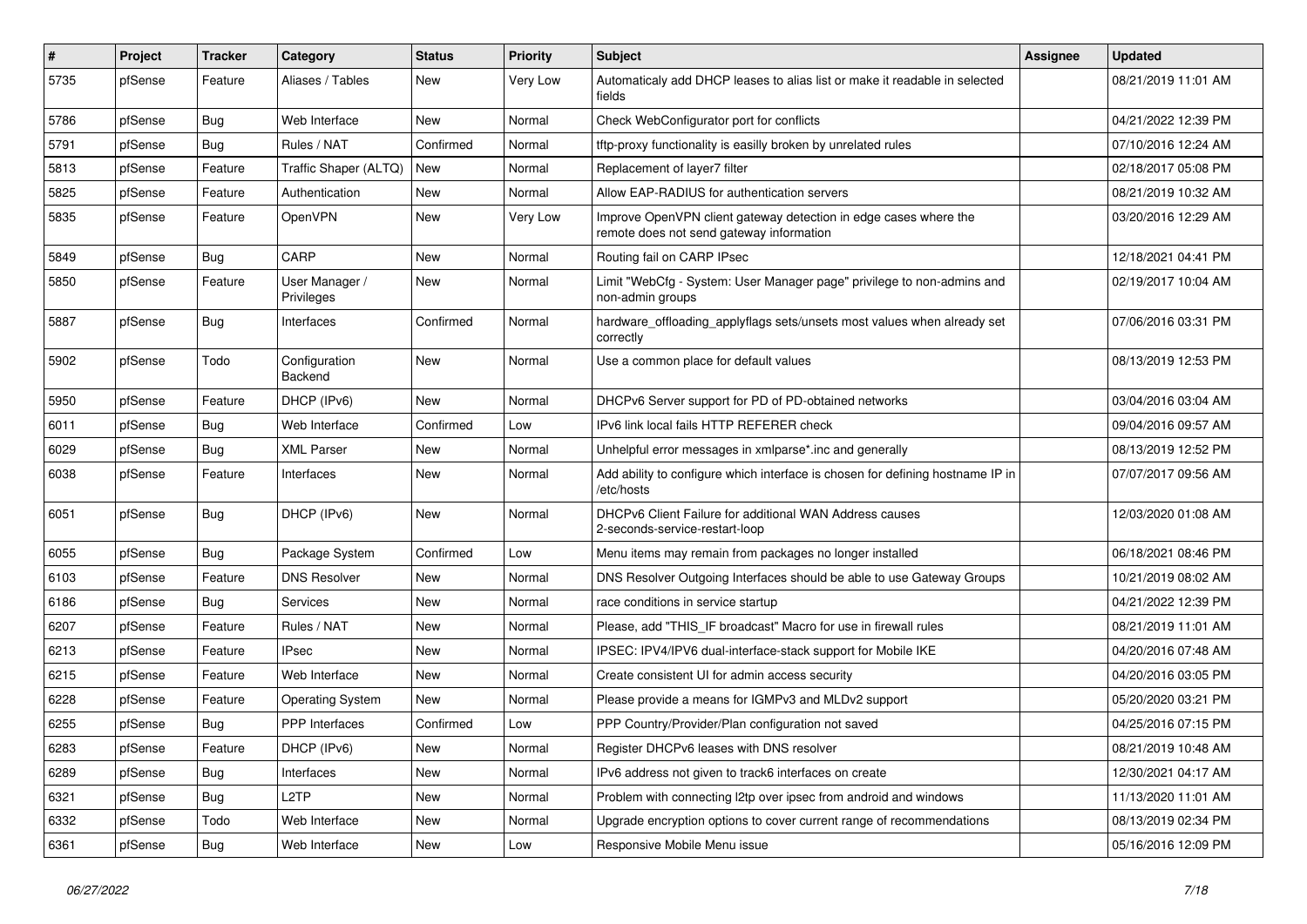| $\vert$ # | Project | <b>Tracker</b> | Category                                        | <b>Status</b> | <b>Priority</b> | Subject                                                                                               | <b>Assignee</b> | <b>Updated</b>      |
|-----------|---------|----------------|-------------------------------------------------|---------------|-----------------|-------------------------------------------------------------------------------------------------------|-----------------|---------------------|
| 6362      | pfSense | <b>Bug</b>     | DHCP (IPv4)                                     | Confirmed     | Normal          | DHCP Client ID not used                                                                               |                 | 07/09/2021 06:30 AM |
| 6370      | pfSense | <b>Bug</b>     | <b>IPsec</b>                                    | Confirmed     | Normal          | IPSEC bound to WAN gateway group and Dynamic DNS doesn't to fail back<br>tunnel to WAN on DDNS update |                 | 08/31/2021 07:38 AM |
| 6386      | pfSense | <b>Bug</b>     | <b>IPv6 Router</b><br>Advertisements<br>(RADVD) | <b>New</b>    | Low             | Switching Router Advertisements to disabled should broadcast IP Removal<br>messages                   |                 | 05/22/2016 10:44 PM |
| 6390      | pfSense | Todo           | Dashboard                                       | New           | Low             | Autoscale from Traffic Graph not correct size (big graphs)                                            |                 | 05/23/2016 01:38 PM |
| 6398      | pfSense | <b>Bug</b>     | Configuration<br><b>Backend</b>                 | New           | Normal          | If config cannot be loaded due to corruption or bug, it isn't handled<br>gracefully (just stops)      |                 | 08/13/2019 01:23 PM |
| 6412      | pfSense | Feature        | <b>Operating System</b>                         | New           | Normal          | Add includedir directive for /var/etc/xinet.d to xinetd configuration                                 |                 | 08/13/2019 01:23 PM |
| 6430      | pfSense | <b>Bug</b>     | <b>DNS Resolver</b>                             | Confirmed     | Low             | pfsense should sanity-check hostnames when copying from dhcpd.leases to<br>/etc/hosts                 |                 | 08/13/2019 01:23 PM |
| 6457      | pfSense | Feature        | Installer                                       | <b>New</b>    | Normal          | Allow ability to configure AWS EC2 AMI via userdata                                                   |                 | 09/21/2020 02:54 PM |
| 6469      | pfSense | Feature        | Console Menu                                    | New           | Normal          | Improve help + self documentation in console PHP shell                                                |                 | 08/13/2019 01:23 PM |
| 6481      | pfSense | Bug            | <b>IPsec</b>                                    | New           | Normal          | loading EAP_RADIUS method failed                                                                      |                 | 03/24/2020 04:25 PM |
| 6493      | pfSense | <b>Bug</b>     | Web Interface                                   | Confirmed     | Normal          | Dynamic DNS clients slow page load                                                                    |                 | 06/17/2016 03:43 AM |
| 6500      | pfSense | Feature        | Package System                                  | New           | Normal          | Should be a way to determine which packages are available without having<br>to update/install         |                 | 06/17/2016 05:34 PM |
| 6501      | pfSense | Todo           | Web Interface                                   | New           | Normal          | Tightening up subnet expansion                                                                        |                 | 08/13/2019 01:23 PM |
| 6517      | pfSense | <b>Bug</b>     | <b>IPsec</b>                                    | Confirmed     | Normal          | Adding mobile IPsec phase 2 entries requires restart of strongswan                                    |                 | 06/21/2016 11:04 PM |
| 6539      | pfSense | Feature        | Rules / NAT                                     | New           | Normal          | ICMPv6 filtering requires multiple rules - no range support                                           |                 | 08/13/2019 01:23 PM |
| 6541      | pfSense | <b>Bug</b>     | <b>IPv6 Router</b><br>Advertisements<br>(RADVD) | New           | Normal          | IPv6 RAs always include on-link prefix; clients may not use DHCPv6<br>managed addresses               |                 | 08/13/2019 03:23 PM |
| 6544      | pfSense | Feature        | DHCP (IPv4)                                     | New           | <b>Very Low</b> | RFC 3046 DHCP Option 82 support (and RFC 3315/4649/4580 for IPv6)                                     |                 | 07/13/2020 02:14 AM |
| 6554      | pfSense | Feature        | <b>NTPD</b>                                     | New           | Normal          | Reintroduce NTP mode7 for IEEE 1588 PTPd interop                                                      |                 | 08/13/2019 01:40 PM |
| 6574      | pfSense | Feature        | Hardware / Drivers                              | <b>New</b>    | Normal          | Support USB RNDIS network interfaces                                                                  |                 | 08/20/2019 08:46 AM |
| 6580      | pfSense | <b>Bug</b>     | <b>Operating System</b>                         | Confirmed     | Normal          | Bridge with down member interface sends ICMP unreachables where it<br>shouldn't                       |                 | 07/05/2016 05:40 PM |
| 6602      | pfSense | Feature        | User Manager /<br>Privileges                    | New           | Normal          | Config writes denied via "deny config write" permission should notify as<br>such                      |                 | 08/20/2019 03:43 PM |
| 6604      | pfSense | Feature        | <b>NTPD</b>                                     | New           | Normal          | Allow NTP server list to be overridden by DHCP/PPP                                                    |                 | 08/13/2019 01:39 PM |
| 6605      | pfSense | Bug            | Interfaces                                      | Confirmed     | Normal          | rc.linkup logic issues with actions taken                                                             |                 | 07/12/2016 07:46 PM |
| 6608      | pfSense | Feature        | Backup / Restore                                | New           | Low             | backup and restore dhcp                                                                               |                 | 07/13/2016 04:09 PM |
| 6614      | pfSense | <b>Bug</b>     | Web Interface                                   | Confirmed     | Normal          | Dashboard high CPU usage                                                                              |                 | 07/14/2016 03:04 PM |
| 6615      | pfSense | Feature        | DHCP (IPv4)                                     | New           | Normal          | new DHCP server option                                                                                |                 | 08/13/2019 01:39 PM |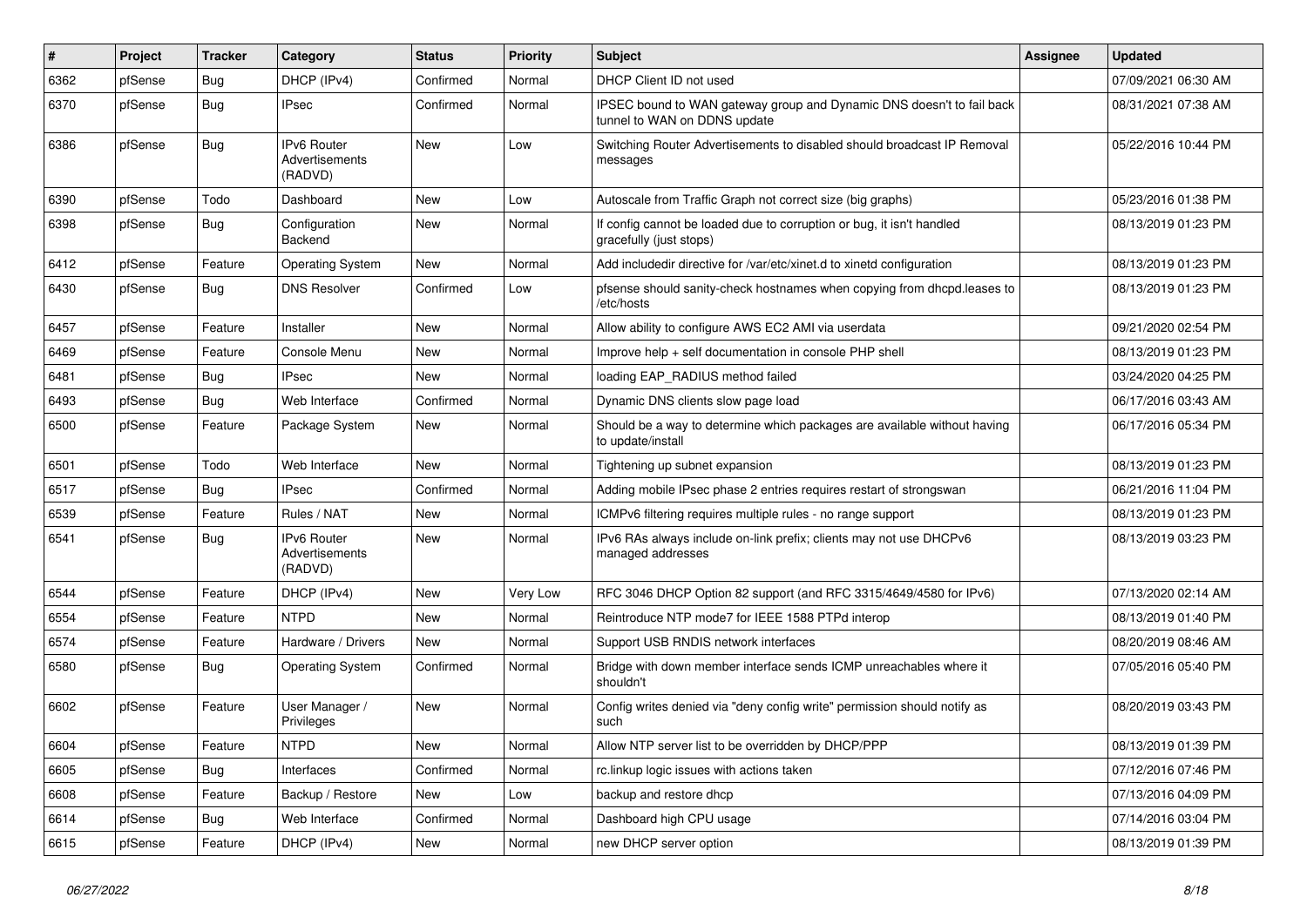| $\vert$ # | Project | <b>Tracker</b> | Category                                        | <b>Status</b> | <b>Priority</b> | <b>Subject</b>                                                                                                                                      | <b>Assignee</b> | <b>Updated</b>      |
|-----------|---------|----------------|-------------------------------------------------|---------------|-----------------|-----------------------------------------------------------------------------------------------------------------------------------------------------|-----------------|---------------------|
| 6627      | pfSense | Bug            | Rules / NAT                                     | New           | Normal          | floating tab match rules ignore quick action so should be removed                                                                                   |                 | 07/18/2016 02:15 PM |
| 6647      | pfSense | Todo           | Web Interface                                   | New           | Very Low        | <b>Enable Additional Security Headers</b>                                                                                                           |                 | 05/14/2021 01:09 AM |
| 6668      | pfSense | Bug            | <b>IPsec</b>                                    | Feedback      | Normal          | IPSec tunnel + L2TP/IPSec VPN - wrong PSK chosen by pfSense                                                                                         |                 | 09/21/2019 02:07 AM |
| 6691      | pfSense | Bug            | DHCP (IPv6)                                     | New           | Normal          | dhcp6c quits after only two tries if no response was received                                                                                       |                 | 12/07/2020 04:25 PM |
| 6738      | pfSense | Feature        | Web Interface                                   | New           | Normal          | GUI Action Buttons replicated to the top of the List                                                                                                |                 | 07/10/2021 01:04 PM |
| 6776      | pfSense | Feature        | Rules / NAT                                     | New           | Normal          | Allow disabling of "filter rule association" by default                                                                                             |                 | 08/17/2021 10:56 AM |
| 6796      | pfSense | Feature        | Interfaces                                      | New           | Normal          | Allow hostnames as GRE and GIF endpoints                                                                                                            |                 | 08/13/2019 02:35 PM |
| 6799      | pfSense | Bug            | Rules / NAT                                     | New           | Normal          | Using NOT (!) with interface subnet macros results unexpected traffic<br>passing when multiple subnets are included in the macro (i.e. VIP subnets) |                 | 02/07/2022 02:18 PM |
| 6803      | pfSense | <b>Bug</b>     | Web Interface                                   | New           | Normal          | CSRF timeout occurs when it (probably) shouldn't                                                                                                    |                 | 11/03/2016 09:43 PM |
| 6804      | pfSense | Feature        | <b>Diagnostics</b>                              | New           | Very Low        | Add row counter into Diagnostics -> Edit File                                                                                                       |                 | 08/20/2019 03:44 PM |
| 6816      | pfSense | Feature        | <b>IPv6 Router</b><br>Advertisements<br>(RADVD) | New           | Normal          | Status and/or Diagnostics page for radvd                                                                                                            |                 | 08/13/2019 02:35 PM |
| 6823      | pfSense | <b>Bug</b>     | Interfaces                                      | <b>New</b>    | Normal          | No connectivity after changing link state to UP                                                                                                     |                 | 04/21/2022 12:39 PM |
| 6842      | pfSense | Feature        | Package System                                  | New           | Low             | Package Manager progress bar should indicate overall progress                                                                                       |                 | 08/21/2019 08:55 AM |
| 6845      | pfSense | Feature        | Interfaces                                      | New           | Normal          | DHCP / DHCPv6 WAN client status page                                                                                                                |                 | 08/19/2019 12:37 PM |
| 6917      | pfSense | Feature        | Upgrade                                         | New           | Normal          | Add ability to choose from what IP/IFACE you search for updates                                                                                     |                 | 11/11/2016 09:51 AM |
| 6926      | pfSense | Bug            | UPnP/NAT-PMP                                    | New           | Normal          | Miniupnp advertising expired IPv6 address                                                                                                           |                 | 01/15/2022 08:29 PM |
| 6956      | pfSense | Feature        | <b>Captive Portal</b>                           | New           | Normal          | Allow more control over concurrent logins                                                                                                           |                 | 11/23/2016 12:01 PM |
| 6960      | pfSense | Feature        | DHCP (IPv4)                                     | New           | Normal          | Consider replacing ISC DHCP server with KEA DHCP                                                                                                    |                 | 09/24/2020 01:59 PM |
| 6977      | pfSense | Bug            | Interfaces                                      | New           | Normal          | VLAN traffic is erroneously counted as underlying iface (untagged) traffic                                                                          |                 | 08/13/2019 02:56 PM |
| 7030      | pfSense | Feature        | Multi-WAN                                       | New           | Very Low        | New Feature Load Balance Per Amount Of GB                                                                                                           |                 | 08/13/2019 02:56 PM |
| 7040      | pfSense | <b>Bug</b>     | Interfaces                                      | New           | Normal          | Issue when disabling an interface                                                                                                                   |                 | 12/26/2016 02:56 AM |
| 7078      | pfSense | Feature        | OpenVPN                                         | New           | Low             | Allow reordering of client specific overrides in OpenVPN                                                                                            |                 | 11/21/2019 02:48 PM |
| 7082      | pfSense | <b>Bug</b>     | Package System                                  | New           | Normal          | pkg_edit.php - impossible to use default_value with rowhelperfield                                                                                  |                 | 08/21/2019 09:15 AM |
| 7085      | pfSense | Feature        | Rules / NAT                                     | New           | Normal          | <b>Edit Firewall Rules Seperator</b>                                                                                                                |                 | 09/10/2017 09:15 AM |
| 7096      | pfSense | <b>Bug</b>     | <b>DNS Resolver</b>                             | Feedback      | Normal          | Unbound fails to start on boot if specific network devices are configured in<br>the "Network Interfaces"                                            |                 | 11/22/2021 08:59 AM |
| 7113      | pfSense | <b>Bug</b>     | Dashboard                                       | New           | Normal          | Interface name in Traffic Graphs                                                                                                                    |                 | 12/31/2021 05:40 PM |
| 7138      | pfSense | <b>Bug</b>     | DHCP (IPv6)                                     | Assigned      | Normal          | Pfsense wide dhcpv6 client doesn't recognise ifid statement                                                                                         |                 | 04/21/2022 12:39 PM |
| 7152      | pfSense | <b>Bug</b>     | <b>DNS Resolver</b>                             | New           | Normal          | Unbound / DNS Resolver issue if "Register DHCP static mappings in the<br>DNS Resolver" set before wildcard DNS custom options                       |                 | 12/18/2021 04:59 PM |
| 7172      | pfSense | <b>Bug</b>     | DHCP (IPv4)                                     | New           | Normal          | Sorting by hostname in Services > DHCP Server > LAN should be "natural"<br>(alphanumeric friendly)                                                  |                 | 08/20/2019 03:47 PM |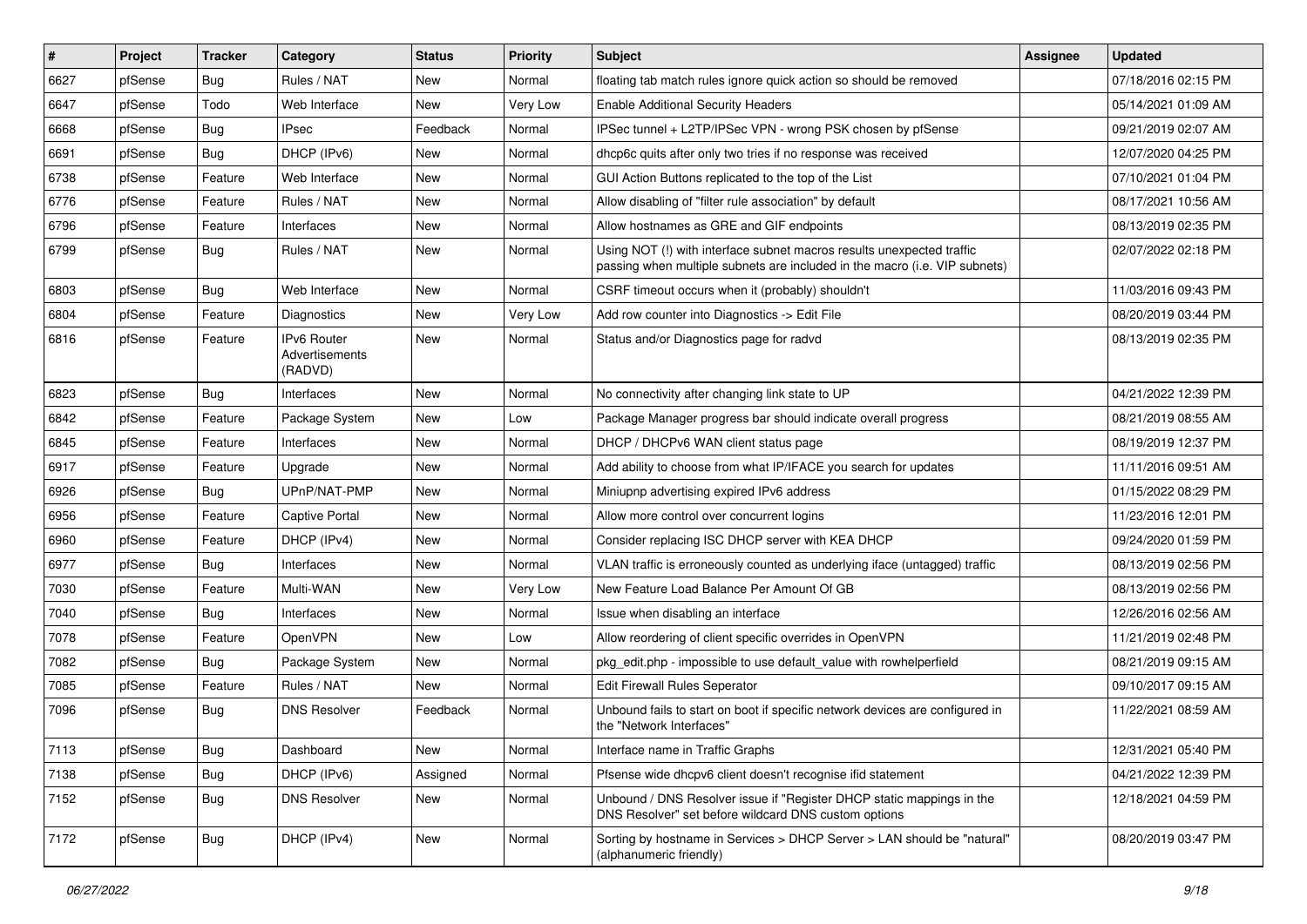| $\sharp$ | Project | <b>Tracker</b> | Category                                 | <b>Status</b> | <b>Priority</b> | Subject                                                                                                          | <b>Assignee</b> | <b>Updated</b>      |
|----------|---------|----------------|------------------------------------------|---------------|-----------------|------------------------------------------------------------------------------------------------------------------|-----------------|---------------------|
| 7181     | pfSense | Feature        | Rules / NAT                              | New           | Low             | Add Top and Add Bottom on Seperator                                                                              |                 | 08/21/2019 08:55 AM |
| 7182     | pfSense | Feature        | Dashboard                                | New           | Normal          | Break up System Widget on the Dashboard                                                                          |                 | 08/21/2019 08:59 AM |
| 7195     | pfSense | <b>Bug</b>     | Package System                           | New           | Normal          | pkg_edit.php - <checkenablefields> tag has no effect on fields other than<br/>checkbox/input</checkenablefields> |                 | 08/21/2019 09:15 AM |
| 7201     | pfSense | Feature        | <b>NTPD</b>                              | <b>New</b>    | Normal          | NTP Support multiple GPS reference clocks                                                                        |                 | 04/27/2021 12:31 PM |
| 7238     | pfSense | <b>Bug</b>     | Web Interface                            | New           | Normal          | Menu layout broken when using "Hostname in Menu" with long hostnames                                             |                 | 02/21/2017 07:01 AM |
| 7244     | pfSense | Feature        | Developer Tools                          | New           | Normal          | Publish pfsense as a Vagrant Basebox                                                                             |                 | 01/29/2019 04:09 AM |
| 7260     | pfSense | Feature        | Rules / NAT                              | New           | Normal          | Source OS / p0f Database Missing Modern Operating Systems                                                        |                 | 04/18/2020 02:25 AM |
| 7281     | pfSense | Feature        | <b>OpenVPN</b>                           | New           | Normal          | OpenVPN: Add support for IPv6 dynamic prefix selection                                                           |                 | 12/21/2017 08:56 PM |
| 7286     | pfSense | <b>Bug</b>     | OpenVPN                                  | Incomplete    | Normal          | OpenVPN client is unreliable when you have multiple tunnels                                                      |                 | 08/19/2019 03:28 PM |
| 7287     | pfSense | Feature        | <b>NTPD</b>                              | New           | Normal          | NTP add support for ACTS ref clock                                                                               |                 | 10/12/2020 07:45 AM |
| 7289     | pfSense | <b>Bug</b>     | Certificates                             | New           | Low             | Generating 4096bit Certificate                                                                                   |                 | 08/14/2019 09:56 AM |
| 7292     | pfSense | Feature        | <b>Dynamic DNS</b>                       | New           | Normal          | DynamicDNS configuration does not sync to HA secondary                                                           |                 | 02/21/2017 04:56 PM |
| 7303     | pfSense | <b>Bug</b>     | IPv6 Router<br>Advertisements<br>(RADVD) | New           | Normal          | ipv6 connectivity lost on pfSense reboot                                                                         |                 | 08/20/2019 12:23 PM |
| 7314     | pfSense | <b>Bug</b>     | <b>RRD Graphs</b>                        | <b>New</b>    | Low             | Discrepancy in ntp monitoring view                                                                               |                 | 02/24/2017 08:37 PM |
| 7329     | pfSense | <b>Bug</b>     | <b>DNS Forwarder</b>                     | <b>New</b>    | Low             | <b>DHCP Not Updating DNS</b>                                                                                     |                 | 01/21/2022 09:16 PM |
| 7352     | pfSense | <b>Bug</b>     | Routing                                  | New           | Normal          | pfSense IPv6 static route is dumped after a WAN flap                                                             |                 | 01/20/2022 09:35 AM |
| 7365     | pfSense | Feature        | Logging                                  | New           | Low             | Pass firewall/filter rule set through logging for centralized loggers to key on                                  |                 | 03/07/2017 10:44 AM |
| 7373     | pfSense | <b>Bug</b>     | Rules / NAT                              | <b>New</b>    | Normal          | Firewall schedules GUI needs to be redone from scratch                                                           |                 | 08/21/2019 08:56 AM |
| 7385     | pfSense | Todo           | Web Interface                            | New           | Normal          | Sanitize PHP includes                                                                                            |                 | 08/13/2019 03:22 PM |
| 7402     | pfSense | <b>Bug</b>     | Web Interface                            | New           | Normal          | Inconsistent use of htmlentities validation checks                                                               |                 | 03/21/2017 08:58 AM |
| 7405     | pfSense | Feature        | DHCP (IPv4)                              | New           | Normal          | Ability to add dhcp host reservations from "Diagnostics -> ARP table"                                            |                 | 10/12/2020 08:22 AM |
| 7418     | pfSense | Feature        | Dynamic DNS                              | New           | Normal          | Dynamic dns should be sorted interface name                                                                      |                 | 08/21/2019 08:58 AM |
| 7420     | pfSense | <b>Bug</b>     | <b>IPsec</b>                             | <b>New</b>    | Normal          | ipsec status freezing                                                                                            |                 | 02/13/2020 09:09 AM |
| 7430     | pfSense | <b>Bug</b>     | Interfaces                               | New           | Normal          | pfsense-utils.inc - where_is_ipaddr_configured() should account for<br>loopback interface                        |                 | 08/13/2019 03:48 PM |
| 7441     | pfSense | Feature        | DHCP (IPv4)                              | New           | Low             | Display start/end times for Static Mapping leases on DHCP<br>Leases/DHCPv6 Leases                                |                 | 08/21/2019 10:48 AM |
| 7442     | pfSense | Feature        | Diagnostics                              | <b>New</b>    | Low             | Suggestions for Diagnostics / ARP Table and Diagnostics / NDP Table                                              |                 | 08/21/2019 09:27 AM |
| 7459     | pfSense | Feature        | Diagnostics                              | New           | Low             | "Refresh" button for Diagnostics/Tables display                                                                  |                 | 08/21/2019 09:27 AM |
| 7476     | pfSense | Bug            | Logging                                  | New           | Normal          | Dirty buffer used to build log messages?                                                                         |                 | 04/17/2017 09:51 PM |
| 7495     | pfSense | Feature        | <b>DNS Resolver</b>                      | New           | Low             | Ability to set TTL for local for Unbound host overrides and dhcp leases                                          |                 | 03/06/2018 09:46 AM |
| 7521     | pfSense | Feature        | Package System                           | New           | High            | Package Updates via Mirror                                                                                       |                 | 05/04/2017 08:21 PM |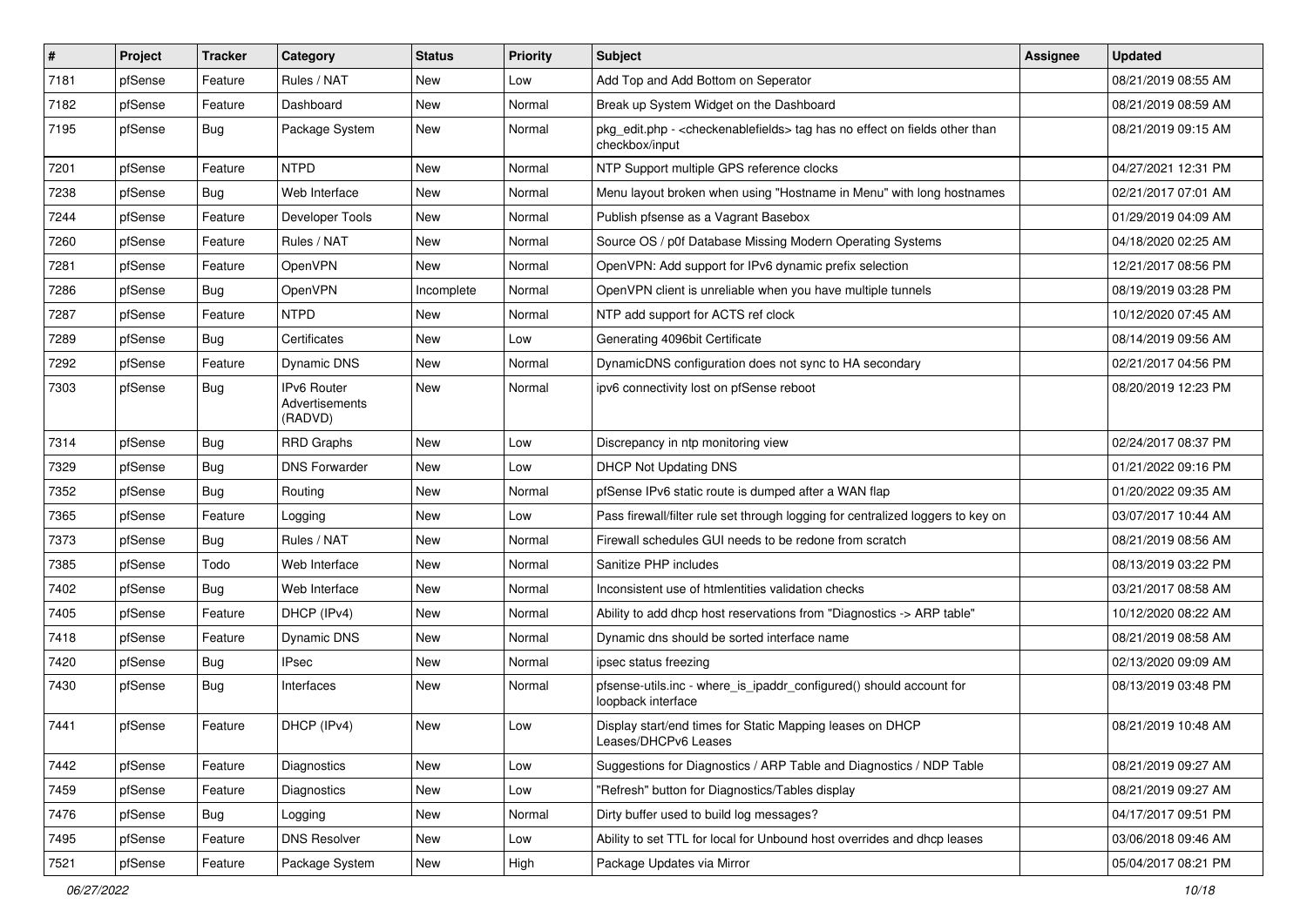| $\vert$ # | Project | <b>Tracker</b> | Category                                        | <b>Status</b> | <b>Priority</b> | Subject                                                                                                               | <b>Assignee</b> | <b>Updated</b>      |
|-----------|---------|----------------|-------------------------------------------------|---------------|-----------------|-----------------------------------------------------------------------------------------------------------------------|-----------------|---------------------|
| 7531      | pfSense | Feature        | Package System                                  | New           | Low             | pkg behavior when encountering invalid SSL certificate                                                                |                 | 05/08/2017 06:57 PM |
| 7541      | pfSense | Feature        | Installer                                       | New           | Normal          | ZFS Install, add hot spare option                                                                                     |                 | 08/14/2019 09:32 AM |
| 7551      | pfSense | <b>Bug</b>     | Rules / NAT                                     | New           | Normal          | Dynamic IPsec endpoints not added to rule set after WAN down/up                                                       |                 | 05/16/2017 02:26 PM |
| 7553      | pfSense | <b>Bug</b>     | <b>Captive Portal</b>                           | Confirmed     | Very Low        | Captive portal on a parent interface blocks traffic on VLAN interfaces too                                            |                 | 08/19/2018 03:15 PM |
| 7563      | pfSense | Feature        | L <sub>2</sub> TP                               | New           | Normal          | I2tp Suggestion: consider allowing IP/Subnet for the user.                                                            |                 | 08/21/2019 10:52 AM |
| 7589      | pfSense | <b>Bug</b>     | <b>Diagnostics</b>                              | New           | Normal          | diag edit.php old print info box                                                                                      |                 | 05/20/2017 05:02 PM |
| 7590      | pfSense | <b>Bug</b>     | Diagnostics                                     | New           | Normal          | diag edit do not save when nothing to sae (in directory browse view)                                                  |                 | 05/20/2017 05:04 PM |
| 7602      | pfSense | Feature        | <b>Operating System</b>                         | New           | Normal          | Auto-Create bootable USB for recovery                                                                                 |                 | 08/13/2019 09:50 AM |
| 7626      | pfSense | Feature        | Interfaces                                      | New           | Normal          | Add IPoE support for WAN                                                                                              |                 | 01/01/2022 12:31 AM |
| 7648      | pfSense | <b>Bug</b>     | CARP                                            | <b>New</b>    | <b>Very Low</b> | SPAN ports on an interface renders CARP HA inoperative                                                                |                 | 06/14/2017 09:19 PM |
| 7665      | pfSense | <b>Bug</b>     | Aliases / Tables                                | New           | Normal          | Host range validation for Aliases is not strict enough                                                                |                 | 08/21/2019 11:01 AM |
| 7671      | pfSense | Feature        | Gateway Monitoring                              | New           | Normal          | Gateway Monitoring Via Custom Script or Telnet.                                                                       |                 | 09/18/2020 02:59 PM |
| 7688      | pfSense | Feature        | Backup / Restore                                | <b>New</b>    | Low             | AutoConfigBackup - Info Icon - username only                                                                          |                 | 10/22/2017 10:46 AM |
| 7718      | pfSense | Feature        | Dynamic DNS                                     | New           | Very Low        | Hostname for Custom DynDNS Updater.                                                                                   |                 | 07/24/2017 10:05 AM |
| 7720      | pfSense | Feature        | Hardware / Drivers                              | New           | Normal          | Add general watchdog kernel modules (like ichwd) and watchdogd support<br>in the GUI.                                 |                 | 08/19/2019 01:20 PM |
| 7730      | pfSense | <b>Bug</b>     | Interfaces                                      | New           | High            | 2.3.4 1 greX: loop detected when hit save on filter rules or interfaces                                               |                 | 07/27/2017 08:16 AM |
| 7734      | pfSense | <b>Bug</b>     | DHCP (IPv6)                                     | <b>New</b>    | Normal          | Using opton ia pd0 does not renew prefix and prefix get dropped                                                       |                 | 07/31/2017 03:46 AM |
| 7737      | pfSense | <b>Bug</b>     | <b>IPv6 Router</b><br>Advertisements<br>(RADVD) | New           | Normal          | radvd error message                                                                                                   |                 | 08/13/2019 09:41 AM |
| 7738      | pfSense | Feature        | <b>IPsec</b>                                    | New           | Normal          | Highlight which IPSec (or other VPN) crypto modes are<br>hardware-accelerated in the UI                               |                 | 08/13/2019 03:46 PM |
| 7747      | pfSense | Feature        | Console Menu                                    | <b>New</b>    | Normal          | Minor UI Tweak: Make hitting enter on the console (esp via SSH) should not<br>log you out, but simply redraw the menu |                 | 08/01/2017 04:03 PM |
| 7757      | pfSense | <b>Bug</b>     | Backup / Restore                                | New           | Normal          | Auto Config Backup fails to upload unless Default Gateway is up                                                       |                 | 08/16/2019 12:47 PM |
| 7761      | pfSense | Feature        | Rules / NAT                                     | New           | Normal          | Add a way to match on IPv6 proto=0 (hop-by-hop header extension)                                                      |                 | 08/13/2019 03:49 PM |
| 7773      | pfSense | Feature        | <b>IPsec</b>                                    | New           | Normal          | IPSec using IKEv2 with split DNS not using provided domain names                                                      |                 | 08/15/2017 05:25 PM |
| 7779      | pfSense | <b>Bug</b>     | OpenVPN                                         | New           | Normal          | Traffic crossing a site-to-site OpenVPN tunnel fails to fragment.                                                     |                 | 06/02/2021 08:26 AM |
| 7781      | pfSense | Feature        | Rules / NAT                                     | New           | Normal          | Please Enable Rule Separators on Manual Outbound NAT                                                                  |                 | 08/21/2019 09:07 AM |
| 7783      | pfSense | Feature        | <b>Operating System</b>                         | New           | Normal          | Support for hosting VMs on pfSense using bhyve                                                                        |                 | 03/25/2022 11:53 AM |
| 7788      | pfSense | Bug            | Dashboard                                       | New           | Low             | Irregular updating of widgets like cpu/uptime on system widget.                                                       |                 | 08/21/2019 09:03 AM |
| 7799      | pfSense | Feature        | Rules / NAT                                     | New           | Normal          | Make an ajax call to toggle logging by clicking on the logging icon next to a<br>rule                                 |                 | 08/13/2019 09:40 AM |
| 7800      | pfSense | Feature        | Logging                                         | New           | Normal          | Add option for state logging                                                                                          |                 | 08/13/2019 03:51 PM |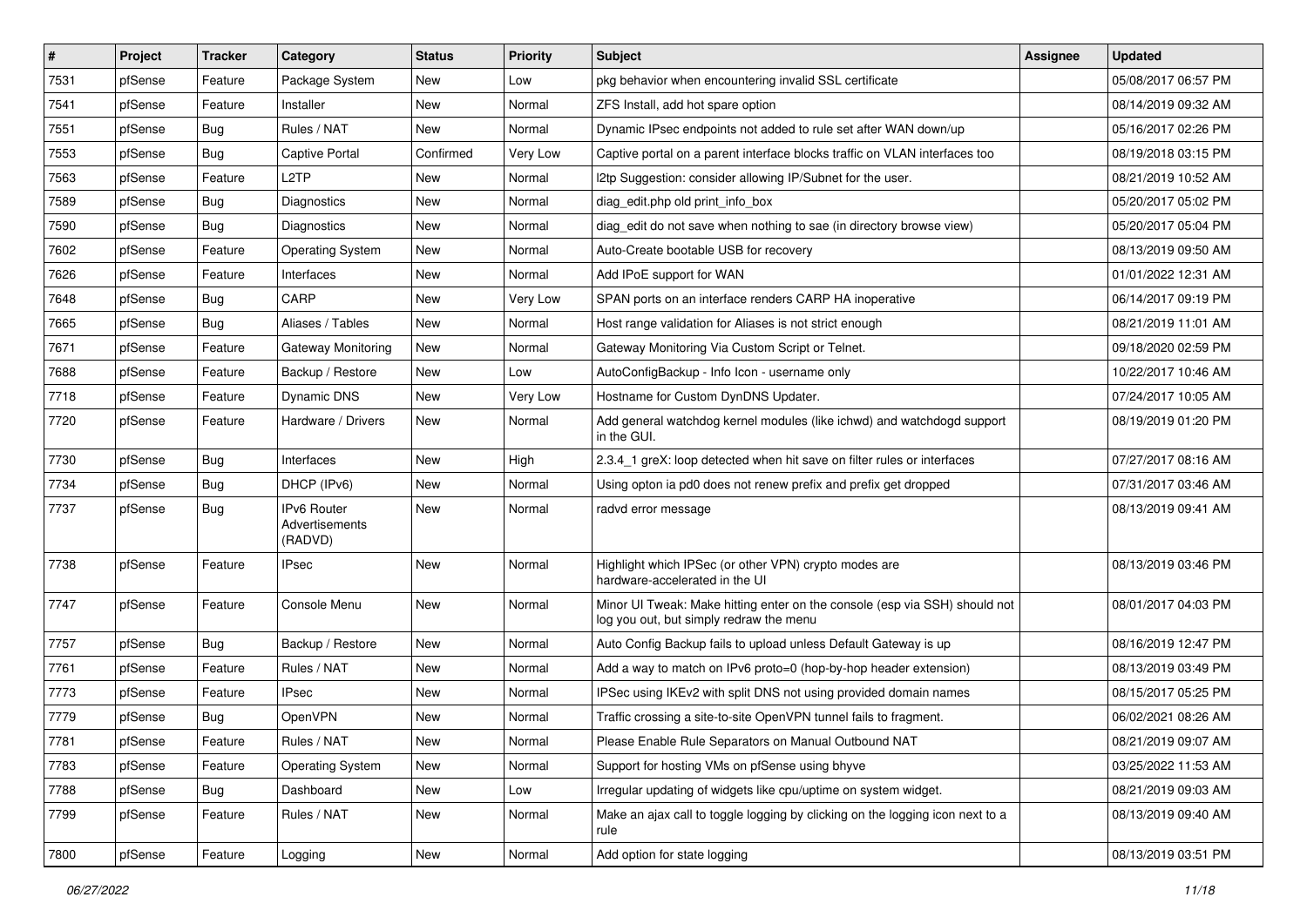| $\vert$ # | Project | <b>Tracker</b> | Category                     | <b>Status</b> | <b>Priority</b> | Subject                                                                                                                           | <b>Assignee</b> | <b>Updated</b>      |
|-----------|---------|----------------|------------------------------|---------------|-----------------|-----------------------------------------------------------------------------------------------------------------------------------|-----------------|---------------------|
| 7812      | pfSense | Feature        | Web Interface                | New           | Normal          | ZFS handling of autopreplace                                                                                                      |                 | 08/13/2019 03:53 PM |
| 7821      | pfSense | <b>Bug</b>     | DHCP (IPv6)                  | New           | Normal          | GIF does not support broadcast                                                                                                    |                 | 08/29/2017 10:50 AM |
| 7848      | pfSense | <b>Bug</b>     | <b>Diagnostics</b>           | New           | Low             | NDP Table Sort by Expiration Error                                                                                                |                 | 08/26/2019 02:56 PM |
| 7852      | pfSense | Feature        | <b>DNS Resolver</b>          | New           | Normal          | Add views support to Unbound GUI                                                                                                  |                 | 09/11/2017 12:26 PM |
| 7857      | pfSense | <b>Bug</b>     | Dashboard                    | New           | <b>Very Low</b> | Interfaces Widget U/I fails to wrap IPV6 addresses when the string is too<br>wide for the widget                                  |                 | 08/13/2019 09:15 AM |
| 7863      | pfSense | <b>Bug</b>     | User Manager /<br>Privileges | New           | Normal          | The "WebCfg - All pages" permission inclueds the "User - System: Shell<br>account access" even though that is not a WebCofg page. |                 | 09/16/2017 05:13 AM |
| 7881      | pfSense | Feature        | OpenVPN                      | New           | Normal          | OpenVPN client - add support for multiple server entries                                                                          |                 | 08/14/2019 09:32 AM |
| 7888      | pfSense | Feature        | Package System               | New           | Normal          | Add a button in package manager GUI to upgrade all packages                                                                       |                 | 09/28/2017 05:50 AM |
| 7899      | pfSense | Bug            | Traffic Shaper (ALTQ)        | <b>New</b>    | Normal          | a floating 'match' rule on LAN does not put traffic from a broswer on a<br>clientpc into a shaper queue                           |                 | 09/28/2017 09:16 AM |
| 7922      | pfSense | Feature        | Rules / NAT                  | New           | Normal          | Add the option to select the ISP IPv6 Delegated Prefix as a destination in<br>firewall rules                                      |                 | 10/10/2017 06:36 PM |
| 7934      | pfSense | Feature        | Dashboard                    | <b>New</b>    | Very Low        | format support phone# for international use                                                                                       |                 | 10/12/2017 04:38 PM |
| 7943      | pfSense | Bug            | Web Interface                | New           | Normal          | CSS Overflow Fix for Drop Down Menus in webConfigurator                                                                           |                 | 11/21/2020 02:54 PM |
| 7956      | pfSense | Feature        | Web Interface                | New           | Normal          | Favicon able to match GUI colour setting?                                                                                         |                 | 10/17/2017 06:36 AM |
| 7957      | pfSense | Feature        | Web Interface                | New           | Normal          | GUI theme - separate "colour" from "compact/normal" in theme dropdown                                                             |                 | 10/17/2017 06:58 AM |
| 7964      | pfSense | Bug            | Multi-WAN                    | New           | Normal          | Restart openypn on gateway switching                                                                                              |                 | 08/19/2019 12:35 PM |
| 7971      | pfSense | Feature        | <b>Captive Portal</b>        | New           | Normal          | Allow import, export and synchronization of MACs under Captive Portal<br>service                                                  |                 | 10/19/2017 04:56 AM |
| 7974      | pfSense | Feature        | Dashboard                    | New           | Normal          | <b>ZFS RAID Monitor Not available</b>                                                                                             |                 | 08/20/2019 01:34 PM |
| 7977      | pfSense | Bug            | Translations                 | New           | Normal          | English text shown in stead of translated text (Routing - Gateway groups -<br>edit)                                               |                 | 08/21/2019 11:28 AM |
| 7986      | pfSense | <b>Bug</b>     | Wireless                     | New           | Normal          | WLAN card no longer properly initialized under 2.4.0                                                                              |                 | 06/19/2020 08:08 AM |
| 7988      | pfSense | Feature        | Web Interface                | <b>New</b>    | Normal          | Compact Theme based on Compact-RED with the default theme colors.                                                                 |                 | 10/23/2017 05:34 AM |
| 8004      | pfSense | Bug            | <b>NAT Reflection</b>        | New           | Normal          | Error notice for a deleted NAT that had a RULE or an existing NAT which is<br>claimed to have no NAT port                         |                 | 10/24/2017 06:39 PM |
| 8036      | pfSense | Feature        | <b>IPsec</b>                 | New           | Normal          | Want to run multiple Mobile Client IKEv2 server instances                                                                         |                 | 08/14/2019 09:31 AM |
| 8050      | pfSense | <b>Bug</b>     | Interfaces                   | New           | High            | Enabling bridge while interfaces have link freezes console                                                                        |                 | 11/03/2017 04:38 PM |
| 8066      | pfSense | <b>Bug</b>     | Routing                      | New           | Normal          | Static routes not applied when they go out a interface using carp                                                                 |                 | 11/08/2017 02:04 AM |
| 8073      | pfSense | <b>Bug</b>     | <b>IPsec</b>                 | New           | Normal          | Traffic inexplicably not going through IPSEC despite (in theory) matching<br>SPs                                                  |                 | 11/09/2017 02:51 AM |
| 8076      | pfSense | Bug            | Backup / Restore             | New           | Normal          | User can easily apply an unusable interface configuration after restore                                                           |                 | 08/14/2019 10:52 AM |
| 8078      | pfSense | Feature        | PPP Interfaces               | New           | Normal          | PPPoE Reconnect Wait Time                                                                                                         |                 | 11/09/2017 05:13 PM |
| 8087      | pfSense | <b>Bug</b>     | Authentication               | New           | Normal          | Provide Calling-Station-ID to RADIUS backed VPN connections                                                                       |                 | 06/06/2020 05:36 AM |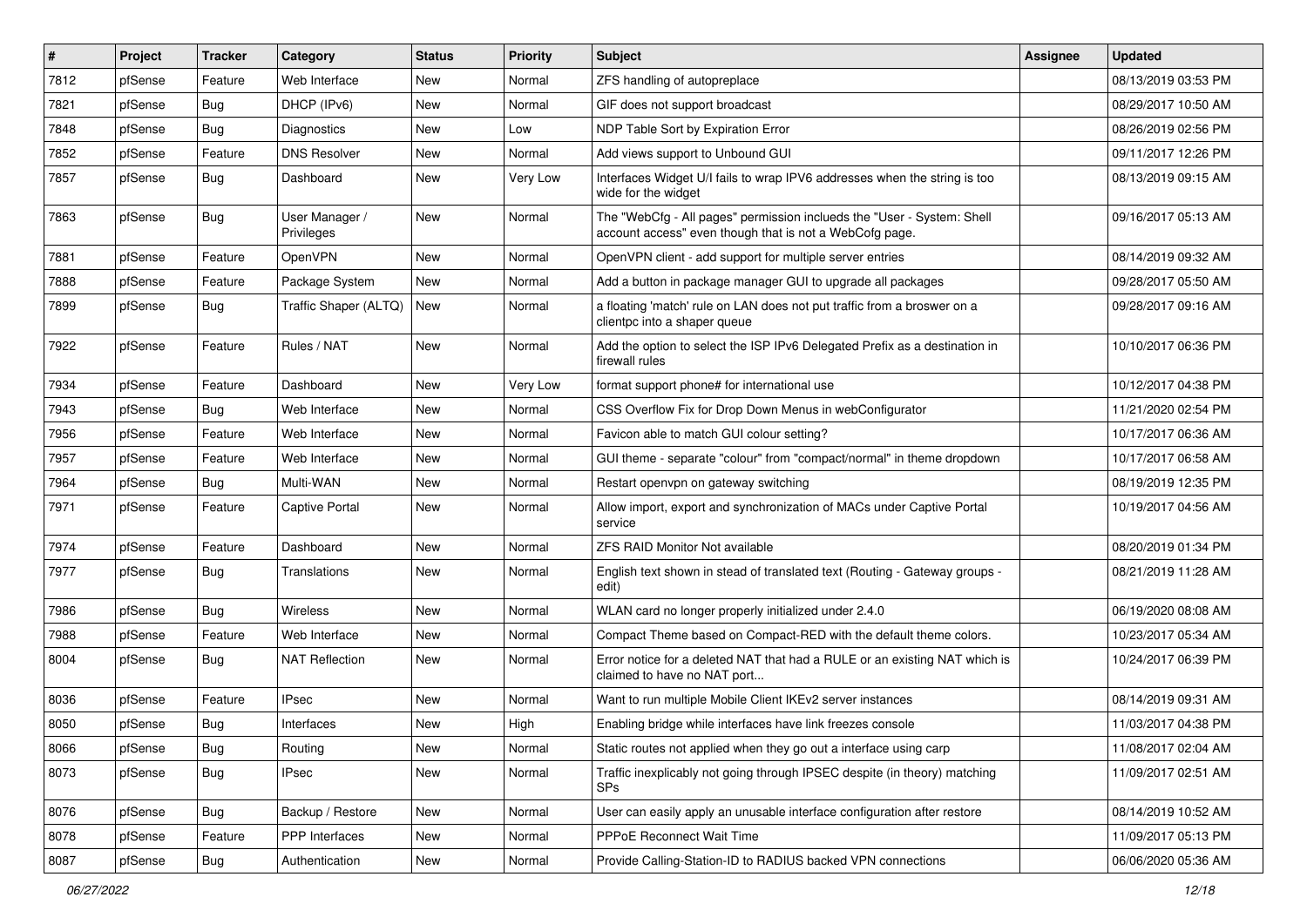| #    | Project | <b>Tracker</b> | Category                                 | <b>Status</b> | <b>Priority</b> | Subject                                                                                                                                                                       | <b>Assignee</b> | <b>Updated</b>      |
|------|---------|----------------|------------------------------------------|---------------|-----------------|-------------------------------------------------------------------------------------------------------------------------------------------------------------------------------|-----------------|---------------------|
| 8089 | pfSense | <b>Bug</b>     | Interfaces                               | New           | High            | VLAN page breaks after config restore to new hardware.                                                                                                                        |                 | 11/21/2017 01:38 PM |
| 8095 | pfSense | <b>Bug</b>     | Translations                             | New           | Normal          | Unescaped simple quotes break JavaScript features when the French<br>translation is enabled                                                                                   |                 | 08/21/2019 09:06 AM |
| 8113 | pfSense | Bug            | Interfaces                               | New           | Normal          | MTU setting on bridge, openvpn clients ignored                                                                                                                                |                 | 12/31/2021 05:55 PM |
| 8122 | pfSense | Bug            | OpenVPN                                  | New           | Normal          | openvpn client is unable to use OTP (temporary) passwords                                                                                                                     |                 | 04/16/2018 09:28 AM |
| 8130 | pfSense | <b>Bug</b>     | <b>Traffic Graphs</b>                    | New           | Normal          | Status - Monitoring - Area chart displays traffic data differently than Line or<br>Bar charts                                                                                 |                 | 11/26/2017 01:40 PM |
| 8149 | pfSense | Feature        | <b>NTPD</b>                              | <b>New</b>    | Normal          | <b>NTPsec</b>                                                                                                                                                                 |                 | 10/11/2020 10:59 AM |
| 8157 | pfSense | Bug            | Dashboard                                | New           | Very Low        | Traffic Graph clutter from time to time                                                                                                                                       |                 | 12/03/2017 06:40 AM |
| 8158 | pfSense | <b>Bug</b>     | Interfaces                               | New           | High            | IPv6 Track Interface issue with more than one WAN-Gateway and a number<br>of internal interfaces at least track interface from one interface does not<br>work on regular base |                 | 12/03/2017 09:00 AM |
| 8168 | pfSense | Feature        | <b>IPsec</b>                             | <b>New</b>    | Normal          | strongswan dhcp option                                                                                                                                                        |                 | 12/19/2017 04:14 AM |
| 8170 | pfSense | Feature        | <b>XMLRPC</b>                            | New           | Normal          | XMLRPC Sync deletes entires on remote System                                                                                                                                  |                 | 08/21/2019 10:42 AM |
| 8173 | pfSense | Feature        | Interfaces                               | New           | Normal          | dhcp6c - RAW Options                                                                                                                                                          |                 | 05/29/2022 05:34 PM |
| 8176 | pfSense | <b>Bug</b>     | Package System                           | New           | Normal          | ./schema/packages.dtd -- referenced in *xml, but missing?                                                                                                                     |                 | 12/09/2017 06:52 PM |
| 8177 | pfSense | Bug            | Package System                           | New           | Normal          | "/xsl/package.xsl" is referenced in package XML files but not on the firewall                                                                                                 |                 | 08/14/2019 09:56 AM |
| 8178 | pfSense | Feature        | Package System                           | New           | Normal          | Allow setting attributes for form elements in package XML                                                                                                                     |                 | 12/09/2017 07:48 PM |
| 8207 | pfSense | Bug            | <b>Operating System</b>                  | New           | Normal          | 2.4 cannot boot as a Xen VM with more than 7 NICs                                                                                                                             |                 | 06/25/2022 05:42 PM |
| 8233 | pfSense | <b>Bug</b>     | <b>NAT Reflection</b>                    | New           | Very Low        | NAT reflection back to originating host broken when using FQDN-based IP<br>aliases                                                                                            |                 | 08/21/2019 10:53 AM |
| 8236 | pfSense | Feature        | <b>DNS Resolver</b>                      | New           | Normal          | Ability to configure "forward-first" and "forward-host" options for more robust<br>domain overrides in DNS Resolver                                                           |                 | 12/26/2017 01:26 AM |
| 8243 | pfSense | Feature        | <b>XMLRPC</b>                            | <b>New</b>    | Normal          | Sync dashboard settings over xmlrpc                                                                                                                                           |                 | 08/21/2019 10:42 AM |
| 8262 | pfSense | Feature        | IPv6 Router<br>Advertisements<br>(RADVD) | New           | Normal          | Make each prefix flags configurable separately.                                                                                                                               |                 | 01/16/2018 12:35 PM |
| 8263 | pfSense | Bug            | Traffic Shaper (ALTQ)                    | <b>New</b>    | Normal          | Cannot create a nonlinear `Link Share` service curve because of: "the sum<br>of the child bandwidth higher than parent"                                                       |                 | 11/05/2020 07:31 AM |
| 8270 | pfSense | Todo           | Web Interface                            | New           | <b>Very Low</b> | Fix grammatically erroneous repetition                                                                                                                                        |                 | 01/11/2018 08:19 AM |
| 8285 | pfSense | <b>Bug</b>     | Web Interface                            | New           | Normal          | Actions on stale data may result in catastrophic results                                                                                                                      |                 | 01/16/2018 08:08 PM |
| 8313 | pfSense | <b>Bug</b>     | Notifications                            | New           | Normal          | STARTTLS auto detection not working                                                                                                                                           |                 | 04/21/2022 12:39 PM |
| 8316 | pfSense | Feature        | Rules / NAT                              | New           | Low             | expiration date when creating new rules                                                                                                                                       |                 | 08/21/2019 09:11 AM |
| 8325 | pfSense | <b>Bug</b>     | UPnP/NAT-PMP                             | New           | Normal          | UPnP not available for pppoe-Clients                                                                                                                                          |                 | 11/15/2020 10:33 AM |
| 8330 | pfSense | Feature        | DHCP (IPv4)                              | New           | Normal          | add options for ddns-local-address statements                                                                                                                                 |                 | 04/27/2021 12:31 PM |
| 8335 | pfSense | Bug            | <b>LAGG Interfaces</b>                   | New           | Normal          | System hang with LACP downlink to UniFi switch                                                                                                                                |                 | 08/21/2019 11:18 AM |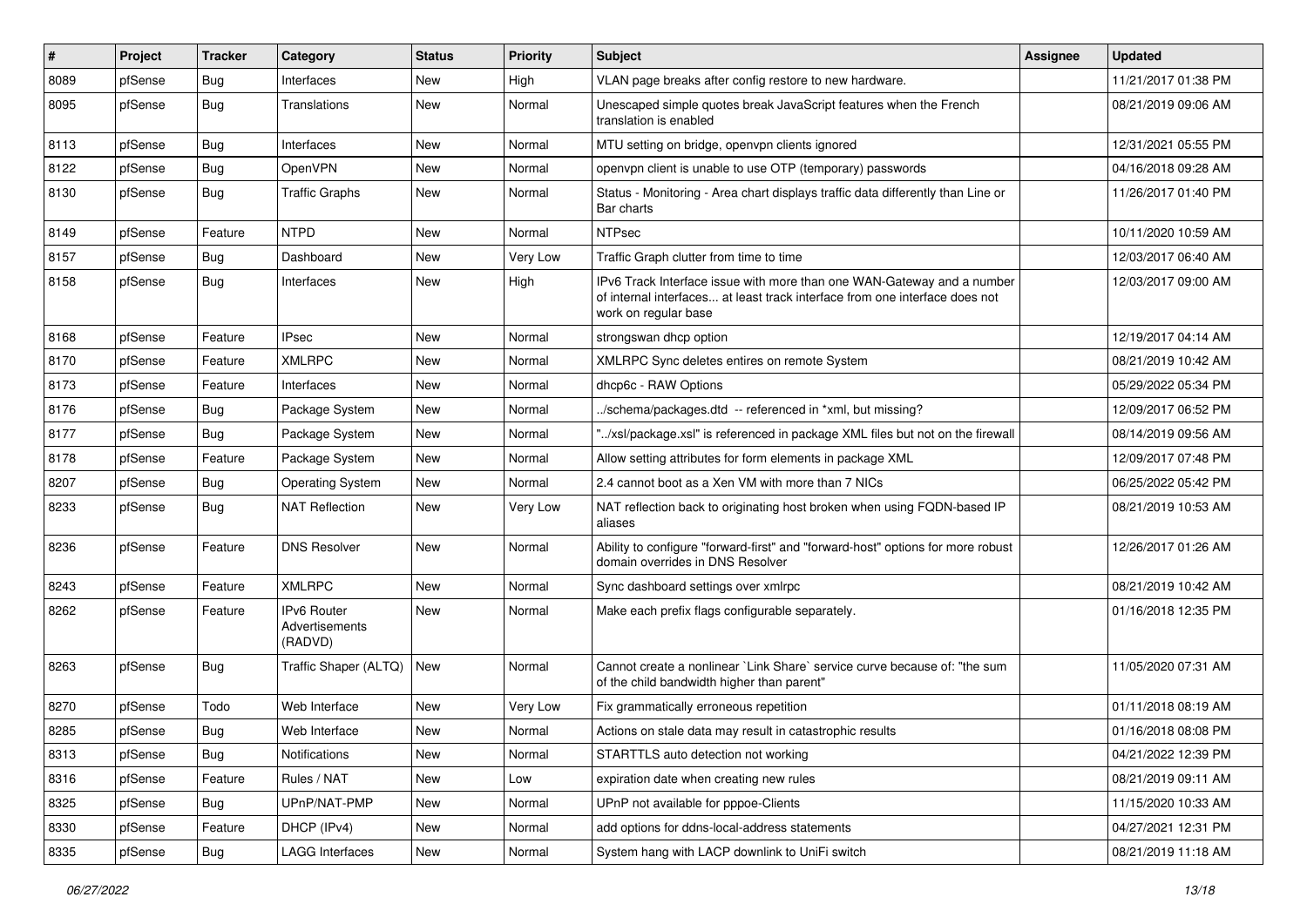| $\vert$ # | Project | <b>Tracker</b> | Category                 | <b>Status</b> | <b>Priority</b> | <b>Subject</b>                                                                                                          | <b>Assignee</b> | <b>Updated</b>      |
|-----------|---------|----------------|--------------------------|---------------|-----------------|-------------------------------------------------------------------------------------------------------------------------|-----------------|---------------------|
| 8343      | pfSense | <b>Bug</b>     | Gateways                 | New           | Normal          | Gateway Routes (Default Routes) not removed in Kernel when removed<br>from GUI                                          |                 | 05/14/2020 01:22 AM |
| 8346      | pfSense | Feature        | <b>IPsec</b>             | New           | Normal          | Let pFSense act as an IPSec XAuth VPN Client                                                                            |                 | 02/23/2018 07:39 AM |
| 8372      | pfSense | Feature        | Logging                  | New           | Normal          | add gui setting to adjust refresh rate for dynamic firewall logs                                                        |                 | 08/14/2019 10:31 AM |
| 8385      | pfSense | Feature        | Rules / NAT              | New           | Normal          | Utilize IP addresses from successfully authenticated OpenVPN endpoints to<br><b>Update Firewall Rules</b>               |                 | 07/19/2018 03:07 PM |
| 8401      | pfSense | <b>Bug</b>     | Installer                | New           | Normal          | Issues related to keys representing alphabetic characters specific to<br>Scandinavian languages and to some other keys. |                 | 03/30/2018 11:06 AM |
| 8406      | pfSense | <b>Bug</b>     | Dynamic DNS              | New           | Normal          | DDNS IPV6 Cloudflare Client does not detect PPOE address                                                                |                 | 03/31/2018 11:56 AM |
| 8419      | pfSense | <b>Bug</b>     | Web Interface            | New           | Normal          | webgui, when menubar is fixed to the top of the screen, the last items of<br>long menus cannot be seen/used.            |                 | 07/19/2018 03:10 PM |
| 8432      | pfSense | <b>Bug</b>     | Dynamic DNS              | New           | Normal          | Dynamic DNS Client gives an error that it can't find IPv6 address when<br>WAN interface is a LAGG                       |                 | 09/17/2020 05:23 AM |
| 8435      | pfSense | <b>Bug</b>     | Interfaces               | New           | Normal          | DHCPv6 unusable in certain circumstances (US AT&T Fiber, etc.)                                                          |                 | 08/14/2019 10:52 AM |
| 8458      | pfSense | Feature        | Dashboard                | New           | Low             | Allow reordering of interface widget                                                                                    |                 | 08/14/2019 10:52 AM |
| 8464      | pfSense | <b>Bug</b>     | <b>Wireless</b>          | New           | Very Low        | Wireless USB card does not connect to WiFi automatically after reboot/halt                                              |                 | 06/19/2020 03:44 AM |
| 8474      | pfSense | Feature        | <b>High Availability</b> | New           | Low             | Easier Conversion to HA Pair from Existing Non-HA Firewall                                                              |                 | 04/19/2018 11:52 PM |
| 8483      | pfSense | Feature        | Traffic Shaper (ALTQ)    | New           | Normal          | Allow user to choose order of Queues status                                                                             |                 | 08/21/2019 09:12 AM |
| 8500      | pfSense | Bug            | Dynamic DNS              | New           | Low             | Incorrect categorization of status/info messages from phpDynDNS                                                         |                 | 08/16/2019 12:50 PM |
| 8502      | pfSense | Bug            | Web Interface            | Confirmed     | Low             | main (top) menu items do not drop down in some cases                                                                    |                 | 07/06/2020 02:39 PM |
| 8512      | pfSense | Bug            | <b>PPP</b> Interfaces    | New           | Normal          | PPPoE reconnect fails after interface flap                                                                              |                 | 08/20/2019 10:06 AM |
| 8520      | pfSense | Feature        | Interfaces               | New           | Normal          | Option to auto-renew DHCP on interface with an offline gateway or marked<br>as down                                     |                 | 07/20/2021 11:00 AM |
| 8526      | pfSense | <b>Bug</b>     | Interfaces               | New           | Normal          | DHCP client ignores server replies when 802.1q tagging is used                                                          |                 | 08/14/2019 10:52 AM |
| 8532      | pfSense | Feature        | OpenVPN                  | New           | Low             | Ability to add metric to pushed routes                                                                                  |                 | 05/22/2018 07:45 AM |
| 8558      | pfSense | Feature        | Web Interface            | New           | Normal          | Add more table sorting in various UI pages                                                                              |                 | 08/21/2019 09:14 AM |
| 8566      | pfSense | <b>Bug</b>     | CARP                     | New           | Normal          | Wrong IPv6 source in NS request in case using of IPv6 alias                                                             |                 | 06/12/2018 01:26 PM |
| 8567      | pfSense | Bug            | CARP                     | New           | Normal          | Using IPv6 VIP alias for services may affect CARP IPv6 VIP work                                                         |                 | 06/12/2018 01:26 PM |
| 8570      | pfSense | <b>Bug</b>     | <b>XML Parser</b>        | New           | Normal          | Empty (dn)shaper config gets populated with newline                                                                     |                 | 08/20/2019 02:45 PM |
| 8576      | pfSense | i Bug          | Rules / NAT              | Feedback      | Low             | pfSense stops passing traffic after some time when using Outbound NAT<br>pool w/ Sticky Address                         |                 | 10/28/2021 01:47 PM |
| 8599      | pfSense | Feature        | Rules / NAT              | New           | Very Low        | IPv6 flow labels                                                                                                        |                 | 07/16/2018 07:36 AM |
| 8614      | pfSense | <b>Bug</b>     | DHCP (IPv4)              | New           | Normal          | Cannot remove Additional BOOTP/DHCP Options                                                                             |                 | 08/21/2019 09:15 AM |
| 8641      | pfSense | Feature        | Web Interface            | New           | Normal          | Need way to disable HSTS and/or replace webConfigurator certificate from<br><b>CLI</b>                                  |                 | 07/16/2018 10:21 AM |
| 8686      | pfSense | <b>Bug</b>     | IPsec                    | New           | Normal          | IPsec VTI: Assigned interface firewall rules are never parsed                                                           |                 | 02/10/2021 12:15 PM |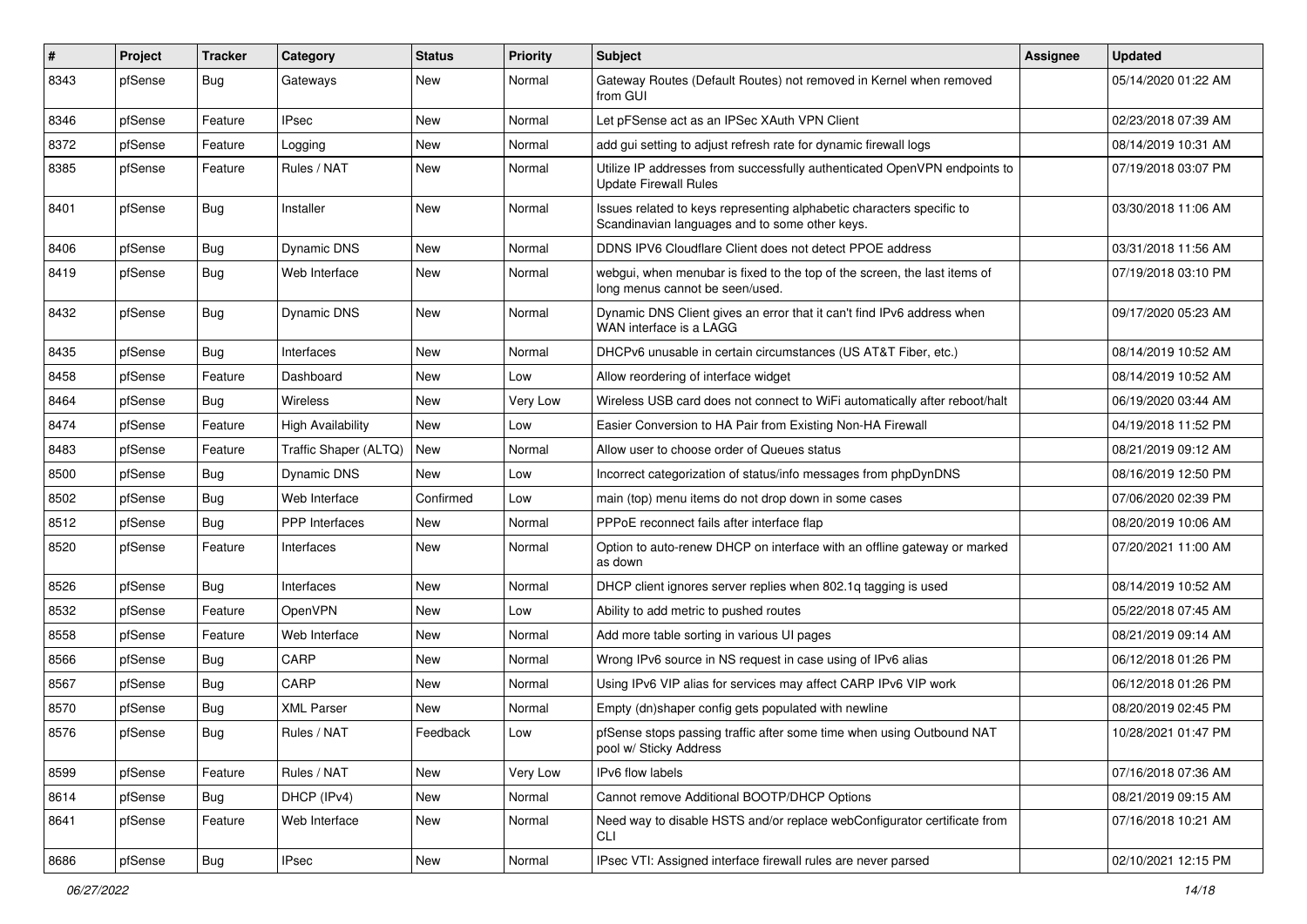| $\vert$ # | Project | <b>Tracker</b> | Category                                        | <b>Status</b> | <b>Priority</b> | Subject                                                                                                                      | <b>Assignee</b> | <b>Updated</b>      |
|-----------|---------|----------------|-------------------------------------------------|---------------|-----------------|------------------------------------------------------------------------------------------------------------------------------|-----------------|---------------------|
| 8694      | pfSense | Feature        | Authentication                                  | New           | Very Low        | Client CA Auth for PFSense WebGui                                                                                            |                 | 08/21/2019 09:25 AM |
| 8711      | pfSense | Bug            | <b>IGMP Proxy</b>                               | New           | Normal          | igmpproxy with PPPoE Interfaces                                                                                              |                 | 07/28/2018 09:21 AM |
| 8712      | pfSense | Feature        | Traffic Shaper (ALTQ)                           | New           | Normal          | QOS on ipsec links                                                                                                           |                 | 06/22/2020 06:27 AM |
| 8743      | pfSense | Todo           | Gateways                                        | New           | Low             | Gateway Groups page should list gateways in tier order                                                                       |                 | 08/14/2019 12:16 PM |
| 8770      | pfSense | <b>Bug</b>     | Interfaces                                      | New           | Normal          | QinQ interfaces always show as active                                                                                        |                 | 02/01/2020 09:47 AM |
| 8775      | pfSense | Feature        | Authentication                                  | New           | Very Low        | Use SRV record for LDAP Authentication                                                                                       |                 | 05/06/2020 07:49 AM |
| 8804      | pfSense | <b>Bug</b>     | PPP Interfaces                                  | New           | Normal          | Netgate SG-1000 PPPoE Keepalives not prioritized, internet drops                                                             |                 | 08/20/2019 10:06 AM |
| 8820      | pfSense | <b>Bug</b>     | Rules / NAT                                     | New           | Low             | System/Advanced/Misc - "Do not kill connections when schedule expires"<br>UN-checked still leaves existing connections open. |                 | 07/28/2020 10:59 AM |
| 8831      | pfSense | Bug            | <b>IPv6 Router</b><br>Advertisements<br>(RADVD) | <b>New</b>    | Very High       | Radvd causes latency spikes                                                                                                  |                 | 04/19/2021 04:51 AM |
| 8846      | pfSense | <b>Bug</b>     | Gateways                                        | New           | Low             | Misleading gateway error message adding/editing static routes using a<br>disabled interface                                  |                 | 08/21/2019 11:29 AM |
| 8879      | pfSense | Feature        | DHCP (IPv4)                                     | <b>New</b>    | Very Low        | DHCP options ADD force options                                                                                               |                 | 09/07/2018 09:14 AM |
| 8882      | pfSense | Bug            | Interfaces                                      | Incomplete    | Normal          | Interface assignments lost on reboot                                                                                         |                 | 02/17/2022 02:24 PM |
| 8929      | pfSense | Feature        | Web Interface                                   | New           | Normal          | Scroll bar css dark theme                                                                                                    |                 | 08/14/2019 12:16 PM |
| 8963      | pfSense | <b>Bug</b>     | <b>Traffic Shaper</b><br>(Limiters)             | New           | Normal          | 2.4.4 Limiters don't work after CARP fail-over                                                                               |                 | 12/10/2018 06:40 AM |
| 9024      | pfSense | Bug            | <b>Traffic Shaper</b><br>(Limiters)             | Feedback      | Normal          | Ping packet loss under load when using limiters                                                                              |                 | 05/12/2022 11:55 AM |
| 9035      | pfSense | <b>Bug</b>     | Rules / NAT                                     | New           | Normal          | Inactive Interfaces are Hidden in Firewall Rules                                                                             |                 | 08/14/2019 12:39 PM |
| 9037      | pfSense | Bug            | <b>DNS Resolver</b>                             | New           | Normal          | Unbound not logging to syslog after reboot                                                                                   |                 | 10/12/2018 05:09 AM |
| 9038      | pfSense | Feature        | Logging                                         | New           | Normal          | Live view of any log file                                                                                                    |                 | 08/19/2019 02:55 PM |
| 9060      | pfSense | Feature        | Logging                                         | New           | Normal          | add rule name filtering field for firewall log viewer                                                                        |                 | 08/14/2019 12:38 PM |
| 9063      | pfSense | Feature        | Dynamic DNS                                     | New           | Normal          | Allow dynamic DNS client entry to specify which Check IP service to use                                                      |                 | 10/24/2018 11:53 AM |
| 9087      | pfSense | Bug            | <b>Traffic Graphs</b>                           | New           | Normal          | Traffic Graph Widget Legend Not Updating                                                                                     |                 | 08/14/2019 12:38 PM |
| 9094      | pfSense | <b>Bug</b>     | Hardware / Drivers                              | Assigned      | Normal          | MBT console settings are not forced to video console                                                                         |                 | 11/07/2018 10:23 AM |
| 9101      | pfSense | <b>Bug</b>     | <b>Traffic Graphs</b>                           | New           | Normal          | Traffic Graphs/Dashboard Slows Downloads Being Performed by the Same<br>Firefox Browser                                      |                 | 08/21/2019 09:18 AM |
| 9130      | pfSense | Feature        | DHCP (IPv4)                                     | New           | Normal          | Request ID [#INC-16195]: DHCP - PXE Boot                                                                                     |                 | 09/10/2020 01:39 PM |
| 9136      | pfSense | Bug            | DHCP (IPv6)                                     | New           | High            | IPv6 Tracking Interfaces Lose IPv6 Address in Certain Cases                                                                  |                 | 04/21/2022 12:39 PM |
| 9140      | pfSense | <b>Bug</b>     | Logging                                         | New           | Very Low        | Unexpected rule can be displayed when looking up filter log entry with<br>multiple matching rules                            |                 | 08/19/2019 02:56 PM |
| 9149      | pfSense | <b>Bug</b>     | Package System                                  | New           | Low             | Continued issues with /tmp and /var in RAM on 2.4                                                                            |                 | 11/24/2018 11:56 AM |
| 9156      | pfSense | Feature        | OpenVPN                                         | New           | Normal          | OpenVPN: Add tickbox for 'nopool' directive                                                                                  |                 | 04/14/2020 01:45 PM |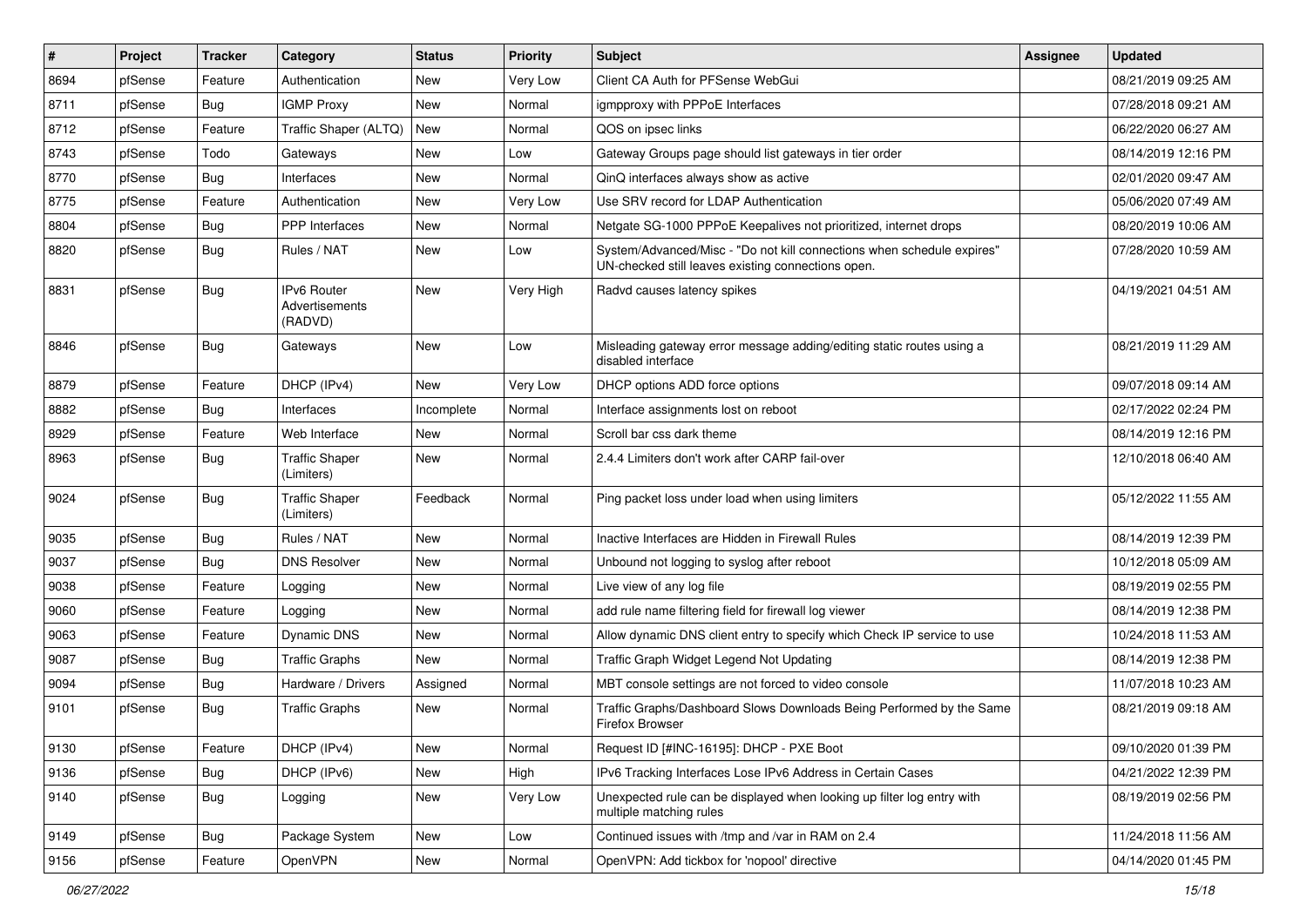| $\vert$ # | Project | <b>Tracker</b> | Category                     | <b>Status</b> | <b>Priority</b> | Subject                                                                                                 | <b>Assignee</b> | <b>Updated</b>      |
|-----------|---------|----------------|------------------------------|---------------|-----------------|---------------------------------------------------------------------------------------------------------|-----------------|---------------------|
| 9165      | pfSense | Feature        | Authentication               | New           | Normal          | only IPs can be added to sshguard whitelist                                                             |                 | 04/21/2022 12:39 PM |
| 9167      | pfSense | <b>Bug</b>     | Rules / NAT                  | New           | Normal          | Some Important ICMPv6 Traffic Not Allowed by Default Rules                                              |                 | 08/14/2019 01:00 PM |
| 9179      | pfSense | <b>Bug</b>     | <b>NAT Reflection</b>        | New           | Normal          | NAT reflection fix implemented for #8604 is causing WebUI and XMLRPC to<br>fail on slave                |                 | 03/27/2020 08:01 PM |
| 9183      | pfSense | Bug            | <b>LAGG Interfaces</b>       | <b>New</b>    | <b>Very Low</b> | OpenVPN Lagg Interface not working after restart or new start                                           |                 | 08/21/2019 11:17 AM |
| 9192      | pfSense | <b>Bug</b>     | <b>PPP</b> Interfaces        | New           | Normal          | PPPoE daemon selects wrong interface                                                                    |                 | 08/20/2019 10:05 AM |
| 9222      | pfSense | Feature        | Authentication               | New           | Normal          | Add sshguard log when release an IP                                                                     |                 | 08/14/2019 01:00 PM |
| 9226      | pfSense | Feature        | Web Interface                | New           | Normal          | zfs GUI functionality - alerts                                                                          |                 | 12/31/2020 02:50 PM |
| 9241      | pfSense | Bug            | Interfaces                   | New           | Normal          | Ethernet link cycles up/down if "auto-negotiate" is explicitly selected in<br>interface configuration   |                 | 12/31/2018 08:36 PM |
| 9253      | pfSense | Feature        | User Manager /<br>Privileges | New           | Normal          | RFE: True View-Only WebCFG options                                                                      |                 | 08/21/2019 09:21 AM |
| 9288      | pfSense | Feature        | Authentication               | <b>New</b>    | Normal          | SSHGuard add pfSense signature in standard                                                              |                 | 08/14/2019 01:19 PM |
| 9293      | pfSense | Feature        | Web Interface                | New           | Low             | Provide WebUI message (banner) prior to login                                                           |                 | 08/14/2019 02:39 PM |
| 9295      | pfSense | <b>Bug</b>     | PPPoE Server                 | New           | Very High       | IPv6 PD does not work with PPPOE (Server & Client)                                                      |                 | 05/15/2022 10:53 AM |
| 9336      | pfSense | Feature        | <b>Notifications</b>         | New           | Very Low        | Make Dynamic DNS update notification e-mail optional                                                    |                 | 02/18/2019 11:49 AM |
| 9338      | pfSense | Bug            | <b>IGMP Proxy</b>            | New           | Normal          | igmpproxy ignoring downstream vlan interface                                                            |                 | 02/22/2019 03:48 AM |
| 9343      | pfSense | <b>Bug</b>     | DHCP (IPv4)                  | New           | Normal          | diag arp.php times out with large DHCPD leases table                                                    |                 | 08/14/2019 01:19 PM |
| 9344      | pfSense | <b>Bug</b>     | Translations                 | New           | Normal          | OpenVPN click NCP Algorithms will always go to DH Parameters website(in<br>Chinese-Taiwan)              |                 | 10/21/2021 03:48 AM |
| 9353      | pfSense | <b>Bug</b>     | Dashboard                    | <b>New</b>    | Low             | PHPSession errors from limited access to dashboard and widgets                                          |                 | 10/06/2020 09:31 AM |
| 9384      | pfSense | <b>Bug</b>     | Interfaces                   | Confirmed     | Normal          | devd putting "\$" before variable contents when using single quotes                                     |                 | 04/21/2022 12:39 PM |
| 9436      | pfSense | Feature        | <b>DNS Resolver</b>          | New           | Normal          | Unbound: enable dnstap support                                                                          |                 | 03/27/2019 07:54 PM |
| 9453      | pfSense | <b>Bug</b>     | <b>LAGG Interfaces</b>       | New           | Normal          | VLAN Interfaces on LAGG get orphaned at boot                                                            |                 | 08/21/2019 11:16 AM |
| 9464      | pfSense | Feature        | Interfaces                   | New           | Normal          | Marvell 6000 -- netgate hardware (e.g.: XG-7100, XG-3100) internal switch<br>LACP support               |                 | 04/08/2019 07:58 AM |
| 9485      | pfSense | Bug            | User Manager /<br>Privileges | New           | Normal          | password match error on system_usermanager causes Group membership<br>to be reset.                      |                 | 04/26/2019 08:52 AM |
| 9504      | pfSense | <b>Bug</b>     | Dynamic DNS                  | New           | Normal          | Multiple Dynamic DNS update notifications for the same interface, not<br>differentiated by the hostname |                 | 05/07/2019 07:46 AM |
| 9536      | pfSense | Feature        | DHCP (IPv6)                  | New           | Normal          | Support dynamic prefix in DHCPv6 Server                                                                 |                 | 05/25/2022 04:27 AM |
| 9544      | pfSense | Feature        | Routing                      | New           | Normal          | Enable RADIX_MPATH                                                                                      |                 | 04/21/2022 12:39 PM |
| 9566      | pfSense | <b>Bug</b>     | <b>Traffic Graphs</b>        | New           | Normal          | Traffic graph displays traffic incorrectly                                                              |                 | 11/18/2019 07:54 AM |
| 9574      | pfSense | Feature        | Package System               | New           | Normal          | Show changelog at package upgrade                                                                       |                 | 06/02/2019 04:35 AM |
| 9575      | pfSense | Feature        | DHCP (IPv6)                  | New           | Very Low        | RFC 7078 - Distributing Address Selection Policy Using DHCPv6                                           |                 | 08/14/2019 02:39 PM |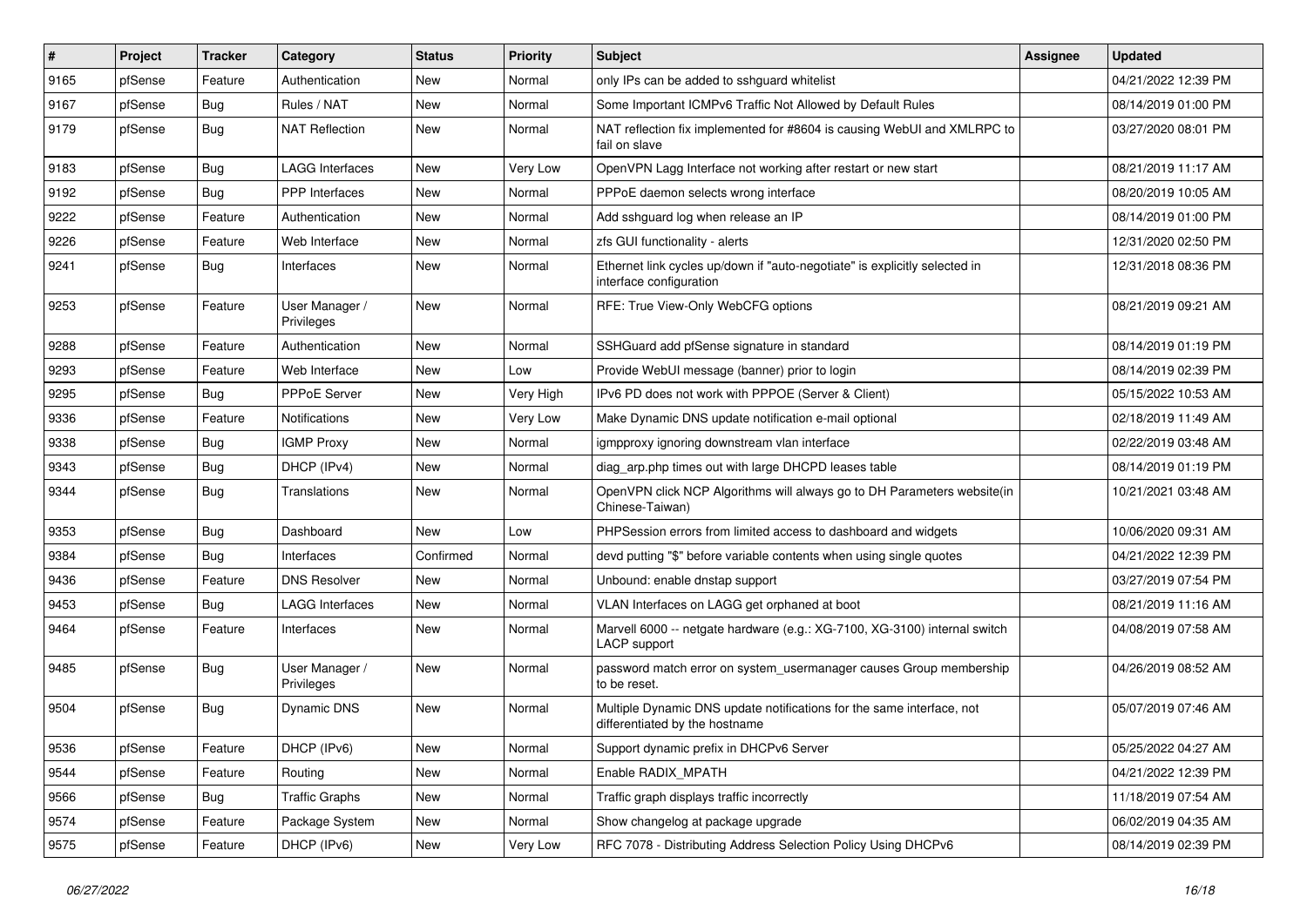| $\vert$ # | <b>Project</b> | <b>Tracker</b> | Category                     | <b>Status</b> | <b>Priority</b> | <b>Subject</b>                                                                                                       | <b>Assignee</b> | <b>Updated</b>      |
|-----------|----------------|----------------|------------------------------|---------------|-----------------|----------------------------------------------------------------------------------------------------------------------|-----------------|---------------------|
| 9585      | pfSense        | Bug            | Interfaces                   | New           | Normal          | 6RD: Unable to reach hosts on within same 6rd-domain                                                                 |                 | 08/14/2019 02:39 PM |
| 9591      | pfSense        | Feature        | Rules / NAT                  | <b>New</b>    | Normal          | Add under firewall rules a search box                                                                                |                 | 08/14/2019 02:39 PM |
| 9617      | pfSense        | Feature        | PPP Interfaces               | New           | Normal          | PPPoE Static IP Configuration in GUI                                                                                 |                 | 10/15/2021 08:52 PM |
| 9621      | pfSense        | Feature        | User Manager /<br>Privileges | New           | Normal          | More convenient deletion of single user privileges                                                                   |                 | 07/09/2019 03:09 AM |
| 9626      | pfSense        | Bug            | Web Interface                | <b>New</b>    | Normal          | When deny write permission is assigned to a user, there is no error<br>feedback if the user tries to write something |                 | 06/25/2022 05:41 PM |
| 9627      | pfSense        | Feature        | <b>Captive Portal</b>        | <b>New</b>    | Normal          | Captive Portal only shows authenticated users                                                                        |                 | 08/14/2019 02:48 PM |
| 9633      | pfSense        | Feature        | PPPoE Server                 | New           | Normal          | PPPoE/L2TP Server Status Page                                                                                        |                 | 10/09/2021 12:05 PM |
| 9650      | pfSense        | Bug            | Gateways                     | <b>New</b>    | Normal          | IPv6 connection drops (ir-)regular on Kabelvodafone (German cable ISP)                                               |                 | 07/27/2019 07:14 AM |
| 9654      | pfSense        | <b>Bug</b>     | <b>DNS Resolver</b>          | New           | Normal          | After reboot, the DNS resolver must be restarted before it will advertise the<br>ipv6 DNS address of the router.     |                 | 11/20/2020 03:12 AM |
| 9664      | pfSense        | Bug            | Dynamic DNS                  | <b>New</b>    | Normal          | DynDNS and Dual-wan problem with CloudFlare (works with No-Ip)                                                       |                 | 08/03/2019 10:00 AM |
| 9677      | pfSense        | Bug            | Dashboard                    | <b>New</b>    | Normal          | Dashboard hangs when widget needs data from a remote host which is<br>down                                           |                 | 08/13/2019 09:15 AM |
| 9680      | pfSense        | Feature        | <b>DHCP Relay</b>            | <b>New</b>    | Normal          | Seperate DHCP Server and relay per interface                                                                         |                 | 02/27/2020 10:47 AM |
| 9690      | pfSense        | <b>Bug</b>     | Interfaces                   | <b>New</b>    | Normal          | Ethernet flow control should be disabled by default                                                                  |                 | 08/19/2019 06:45 PM |
| 9698      | pfSense        | <b>Bug</b>     | <b>RRD Graphs</b>            | <b>New</b>    | Normal          | Monitoring graphs do not retain state after auto-refresh                                                             |                 | 08/26/2019 02:09 AM |
| 9717      | pfSense        | Feature        | Web Interface                | New           | Low             | Search box for pfsense?                                                                                              |                 | 07/05/2020 02:14 PM |
| 9718      | pfSense        | Feature        | Diagnostics                  | New           | Low             | Make diag_states_summary table sortable                                                                              |                 | 10/06/2020 09:12 AM |
| 9732      | pfSense        | Feature        | DHCP (IPv4)                  | New           | Normal          | System UTC time offset in DHCP Option 2                                                                              |                 | 09/06/2019 08:39 PM |
| 9737      | pfSense        | Bug            | <b>Traffic Graphs</b>        | New           | Normal          | traffic-graphs is shows incorrect units inside the chart                                                             |                 | 09/09/2019 06:35 AM |
| 9755      | pfSense        | Bug            | Package System               | New           | Very Low        | package description wrong link<br>https://www.freshports.org/security/openvpn-client-export                          |                 | 09/13/2019 07:22 AM |
| 9775      | pfSense        | Feature        | Backup / Restore             | <b>New</b>    | Normal          | AutoConfigBackup - Rolling per day/hour cap on changes, retention policy                                             |                 | 09/20/2019 09:19 AM |
| 9800      | pfSense        | Feature        | Hardware / Drivers           | New           | Normal          | Add toggle for net.isr.dispatch=deferred in GUI                                                                      |                 | 09/29/2019 06:18 AM |
| 9805      | pfSense        | Bug            | Dynamic DNS                  | New           | Normal          | dynDNS cloudflare multiple entries                                                                                   |                 | 10/02/2019 04:51 PM |
| 9837      | pfSense        | <b>Bug</b>     | Interfaces                   | New           | Very Low        | ipv6 is not completely disabled on the interfaces                                                                    |                 | 10/24/2019 01:16 AM |
| 9838      | pfSense        | Feature        | OpenVPN                      | New           | Normal          | PKCS11 support                                                                                                       |                 | 10/20/2019 02:12 PM |
| 9857      | pfSense        | Feature        | <b>IPsec</b>                 | New           | Normal          | <b>IPsec Down/Up SMTP Notifications</b>                                                                              |                 | 08/31/2021 08:07 AM |
| 9876      | pfSense        | Feature        | <b>Operating System</b>      | New           | Normal          | PFsense on KVM: Web interface hint to disable "Hardware Checksum"<br>Offloading'                                     |                 | 07/03/2020 07:11 AM |
| 9887      | pfSense        | Bug            | Rules / NAT                  | New           | Low             | Rule separator positions change when deleting multiple rules                                                         |                 | 05/10/2022 03:11 PM |
| 9937      | pfSense        | Feature        | Authentication               | <b>New</b>    | Normal          | OpenVPN Login User Privilege                                                                                         |                 | 11/29/2019 08:46 AM |